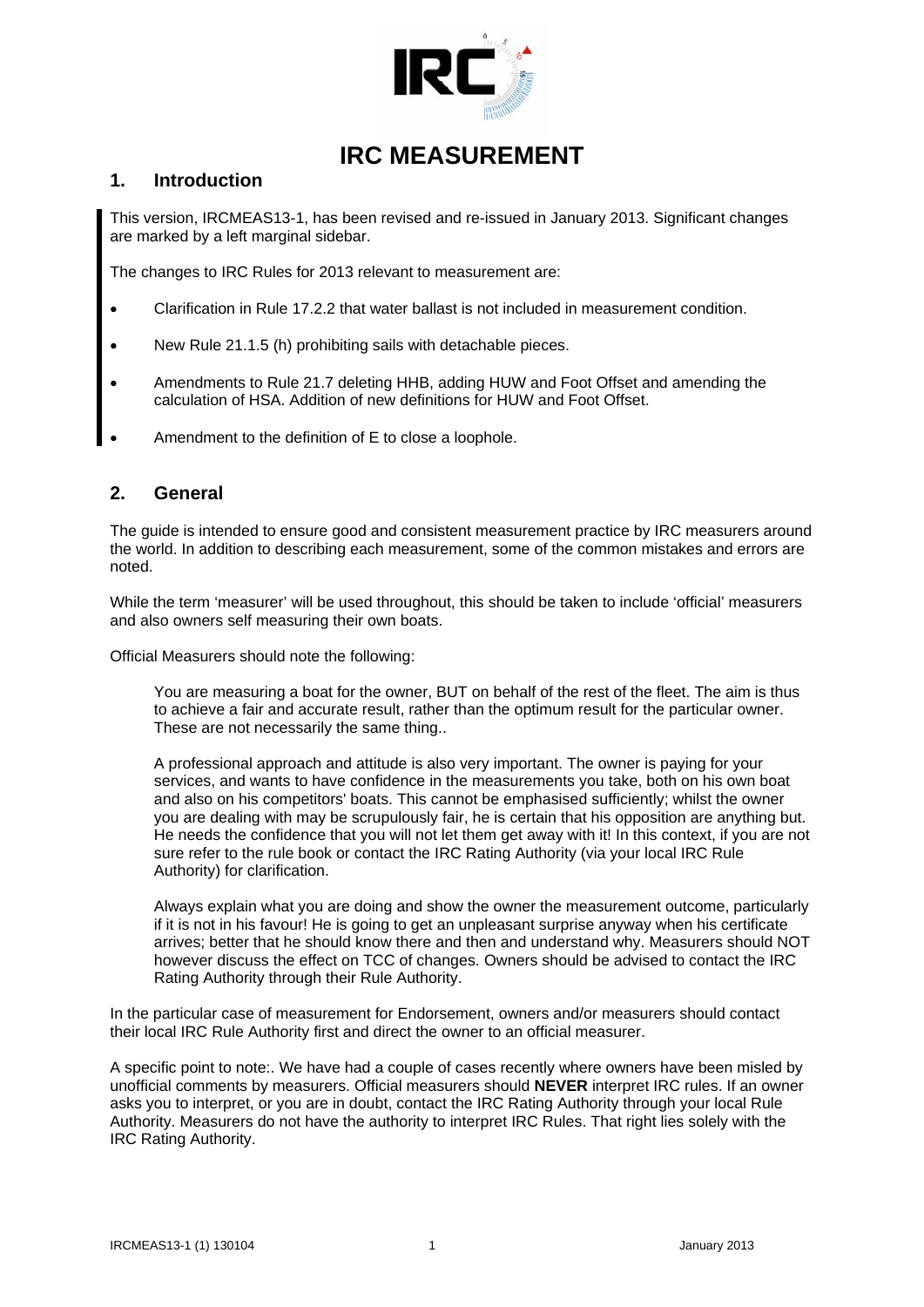

## **3. Documentation**

Measurers will need to have available to them:

| Document                                | Source                                                                |
|-----------------------------------------|-----------------------------------------------------------------------|
| <b>IRC</b> measurement<br>documentation | http://www.ircrating.org/technical-a-certification/measurement        |
| <b>IRC Rules</b>                        | http://www.ircrating.org/technical-a-certification/rule-a-definitions |
| <b>ISAF ERS</b>                         | http://www.sailing.org/documents/equipmentrules/index.php             |

Now that IRC Rules incorporate ERS, we have adopted the convention used within ERS that a word printed in IRC Rules in **bold** is being used in its ERS defined sense. This has then been extended such that a word printed underlined is being used in its IRC defined sense. IRC definitions are contained within IRC Rules as Appendix A. ERS definitions are not repeated in IRC Rules. Apart from direct quotes from IRC Rules or definitions, this convention has NOT been followed in this manual

## **4. Equipment**

With the exception of weighing, nothing complicated is needed! If full measurement is the target, the following will be required. Other bits and pieces may also be desirable.

| Essential: | Steel tape measures:<br>Wooden (floating!) rulers:<br>Spirit level with 45 <sup>0</sup> bevel:<br>2 plumb bobs                   | 5m and 30m (50 metres for large boats)<br>1m and single hinge 2m<br>0.5m (minimum)<br>Sundry string |
|------------|----------------------------------------------------------------------------------------------------------------------------------|-----------------------------------------------------------------------------------------------------|
| Desirable: | 3, 8 and/or 10m steel tape measure<br>2 more plumb bobs<br>Callipers<br>Basic tools: pliers, screwdriver, PVC tape, masking tape | 2m multiple hinge wooden ruler<br>0.15m - 0.20m spirit level<br>Optical (Dumpy) level               |

### **5. Accuracy**

IRC Rule 8.10 states

- *8.10 Rated Dimensions* 
	- *8.10.1 Values stated on certificates for LH, Hull Beam, Draft, x, P, E, J, FL, MUW, MTW, MHW, LLmax, HSA, PY, EY, LLY, LPY, SPA and STL are maximum values.*
	- *8.10.2 Values stated on certificates for Boat Weight, BO, h, SO, y, and Internal Ballast are minimum values.*
	- *8.10.3 If during Equipment Inspection by an Equipment Inspector, or during measurement carried out under Rule 13.6, any rated dimension is found to exceed a maximum value or to be less than a minimum value, then the boat is not in compliance with her certificate.*
	- *8.10.4 Attention is drawn to Rule 13 and to RRS 78, Compliance with Class Rules; Certificates.*

This defines clearly when a boat is not in compliance with her certificate. It is relevant to a measurer acting as an Equipment Inspector at an event.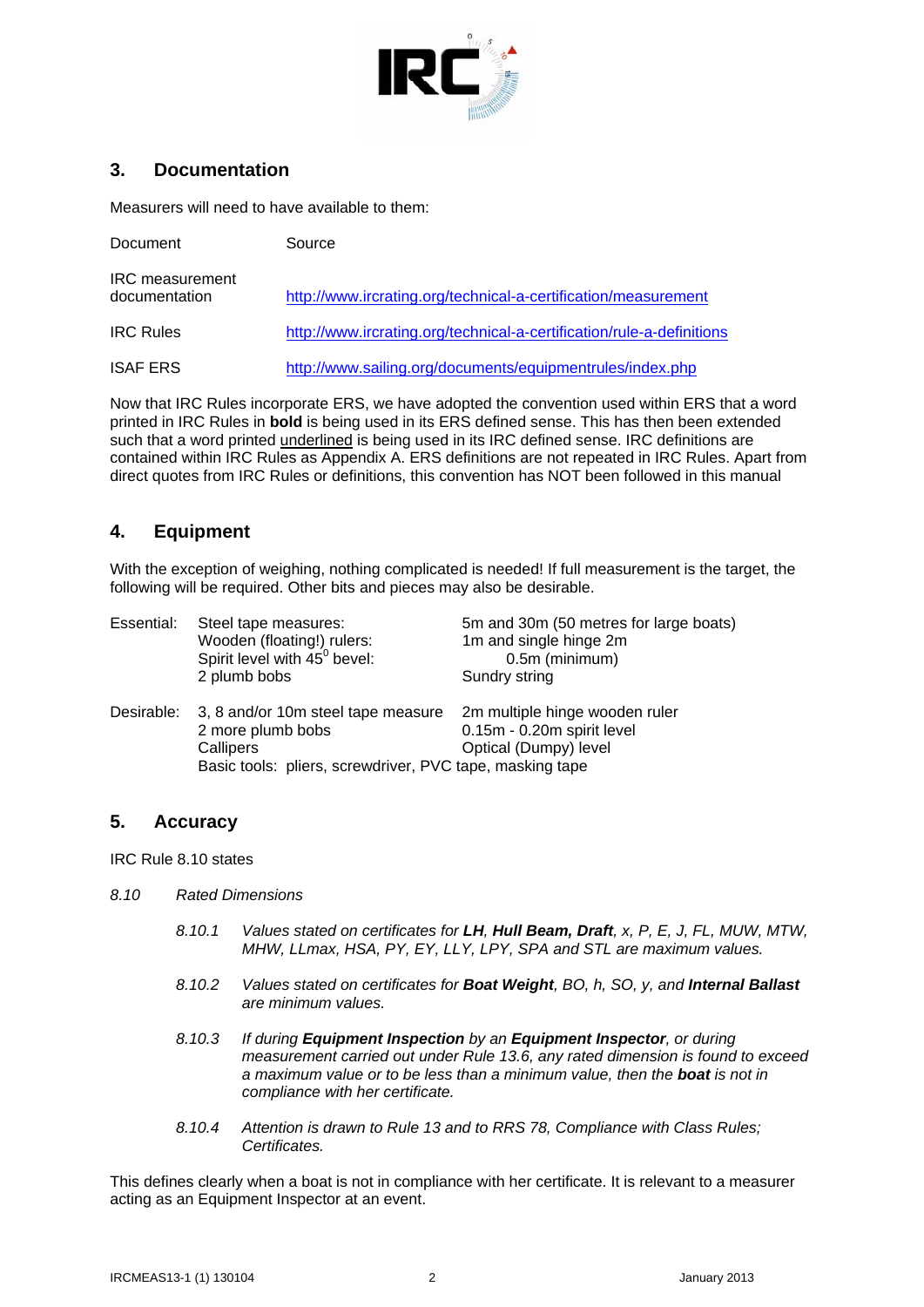

The introduction to IRC Rule 9 states:

*9 Rating review* 

Rule 9 does not apply to **equipment inspection** at an event.

In a few instances in the past, attempts have been made to take the protest limits of IRC Rule 9.8 as measurement 'tolerances'. In other words, measured linear dimensions are adjusted by the protest limits. This is NOT the purpose of IRC Rule 9.8. Measurers shall report the actual measurements found which will be used for rating the boat.

To be clear, who applies IRC Rule 9? Answer: the Rating Authority. Who applies IRC Rule 10 (which refers to IRC Rule 9)? Answer: the Protest Committee and the Rating Authority. A measurer never has any decision to take in the application of IRC Rules 9 nor 10.

The measurer's aim must always be to achieve the best possible result.

It should also be noted that in the case of a 'composite' measurement, (LWP for example), the final accuracy is dependent on the accuracy of the component parts. To demonstrate: if LOA, BO and SO all have errors of 50mm, then LWP could be in error by as much as 150mm. Unlikely perhaps, but to be borne in mind by the measurer.

This issue is relevant also to the equipment used. When weighing for example, ensure that the accuracy of the equipment is sufficient. The IRC Rating Authority uses load cells with a quoted accuracy of +/-0.2% of maximum capacity, ie, for a 10 tonne cell +/-20 kg, or for a 20 tonne cell, +/-40 kg. As a rule of thumb, a load cell should not be used to weigh a boat with a weight of less than a minimum of 15% of the cell's capacity. Inevitably, this 'rule' has to be breached on occasion.

Similarly, the Rating Authority uses EC Class II tape measures.

## **6. Techniques**

Please note the following pointers to good measuring practice:

Ensure horizontal measurements are actually horizontal. For instance, when measuring from a reference point to a plumb line, hold the end of the tape on the reference point and arc the tape behind the plumb line looking for the minimum figure.

Ensure vertical measurements are actually vertical. For instance, when measuring draft ashore, allow the tape to hang freely. If it does not hang above your lower reference point, move so that it does.

When measuring to a plumb line, hold the tape behind the plumb line. The required measurement is then clearly marked by the tape.

Never measure between two plumb lines, always between each plumb line and a fixed reference point.

Be very aware of the environment, particularly the effect of wind and/or current on plumb lines and free hanging tapes. On a windy day, use a weight to steady the tape.

Never attempt to identify the waterline (eg for draft or overhangs) by reference to for example discoloured anti-fouling. This is firstly inaccurate in itself, and secondly may be misleading if the boat was not floating in the correct trim.

Whenever possible repeat a measurement, including any setting up. This practice is a good example of not only doing a good job, but being seen to do so by the owner. His confidence will be affected not by your measurement but by the presentation of your measurement.

## **7. Previous Measurements**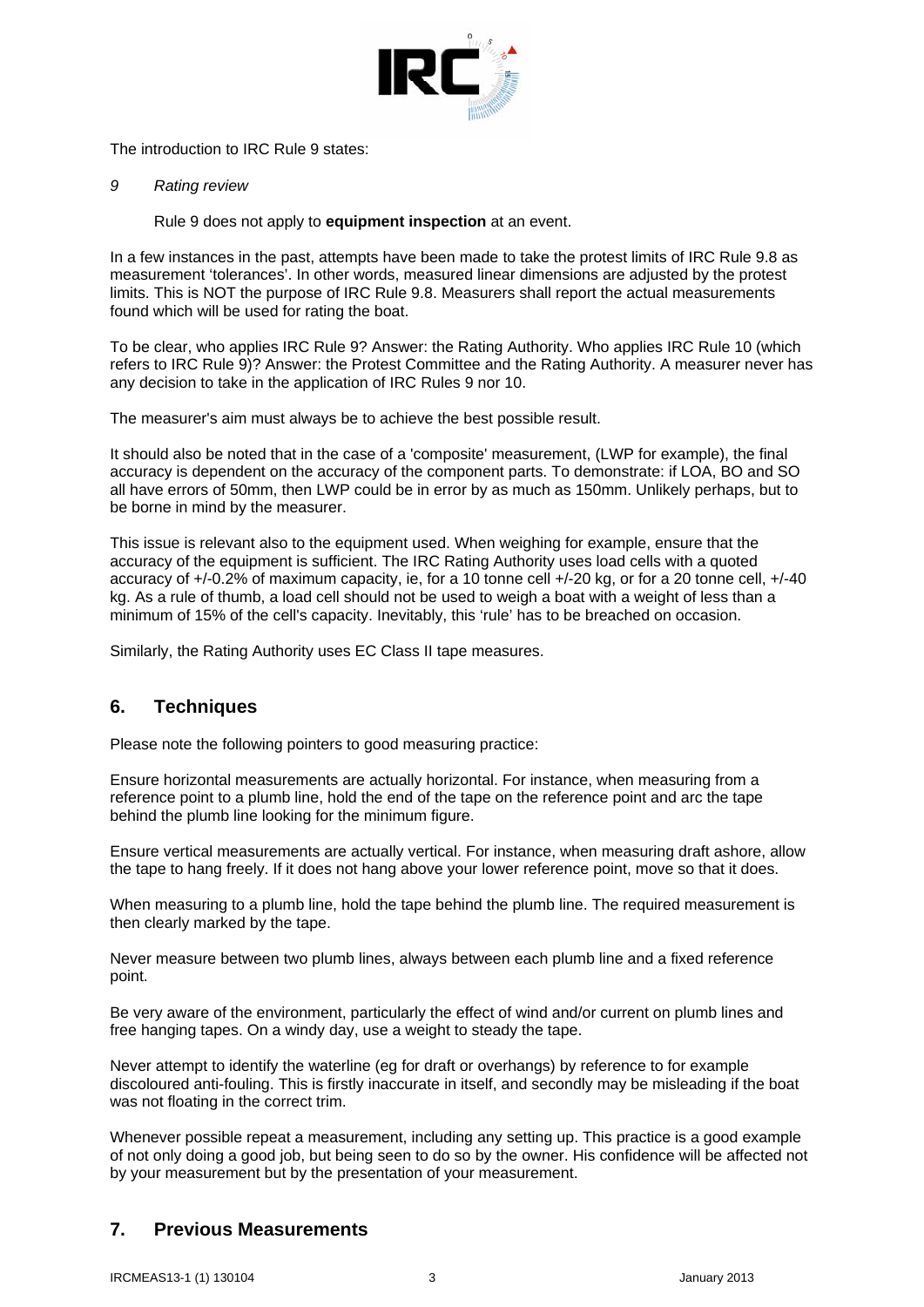

Many boats will have had either IMS (ORCi), ORC Club, or certificates under other local measurement rules in the past. With care, some of the figures on the most up to date certificate may be directly useable. Others will require checking. In general, hull measurements will not have changed, unless the boat has been modified. Others, such as rig and sail measurements will often need physically checking. Care should be taken to ensure that the data on a boat's certificate under another rule is real data as opposed to 'class standard' data which may be the case under for instance ORC Club and some local rules. Additionally, IRC definitions are in many cases not the same as definitions under other rules. Great care should be exercised in this respect. The following may be used as a guide:

|                                | <b>IRC</b>      | <b>IMS/ORCi</b>    | Comment                                                                              |
|--------------------------------|-----------------|--------------------|--------------------------------------------------------------------------------------|
| Values likely to be unchanged: | LН<br>Hull Beam | LOA<br><b>BMax</b> | Unlikely to change, but<br>has been known.                                           |
|                                | Engine weight   | EW                 |                                                                                      |
|                                | J               | J                  | See 2011 IRC Rule<br>change                                                          |
| Values which may have changed: | STL             | <b>SPL</b>         | Note that IRC defines<br><b>STL differently</b>                                      |
|                                | P               | P                  |                                                                                      |
|                                | E               | E                  |                                                                                      |
|                                | Draft           | D                  | May have changed,<br>either as result of keel<br>modifications or re-<br>ballasting. |
|                                | Sail data       | Various            | Note variation in<br>definitions of dimensions.                                      |

## **8. Weighing**

The weight of boats causes possibly the most dispute of any measurement; while an apparently simple procedure, it occasionally results in wildly anomalous figures. In most cases, this can be ascribed to inadequate weighing equipment. When weighing for Endorsement purposes, measurers should refuse to use a load cell that has not been cleared by the IRC Rating Authority or the local IRC Rule Authority. Obviously, an officially owned load cell is to be preferred whenever possible. Experience over the years has shown that weighings using officially owned or sanctioned equipment are close to 100% reliable. When other load cells are used, of the order of 50% of weighings are subsequently proved to be inaccurate!

When a boat is weighed, the overhangs should always be measured simultaneously. A weighing report should be produced defining what was on board and what was not, quantity of fuel and water, and overhang measurements.

The IRC Rating Authority's strongly preferred method of weighing is hanging the boat from a single point beneath a load cell. This may be either using a boat's built in lifting point or straps around the hull with or without a lifting frame/spreader bars. Provided that the weight of whatever lifting gear is used is tared off, it doesn't matter which. Experience over the years has shown that single point lifting to be by far the most reliable and repeatable method of weighing boats.

An alternative acceptable method is the use of 3 or 4 compression load cells to weigh the gross weight of the boat in a cradle. By then deducting the weight of the cradle, boat weight can be found. This method can produce good results, but is more susceptible to error by way of missing straps, and other equipment. It is also a composite measurement, with all the inherent possibilities for error. Good measurement practice is essential. Please see Appendix 1 and discuss the method intended with the local IRC Rule Authority before going ahead.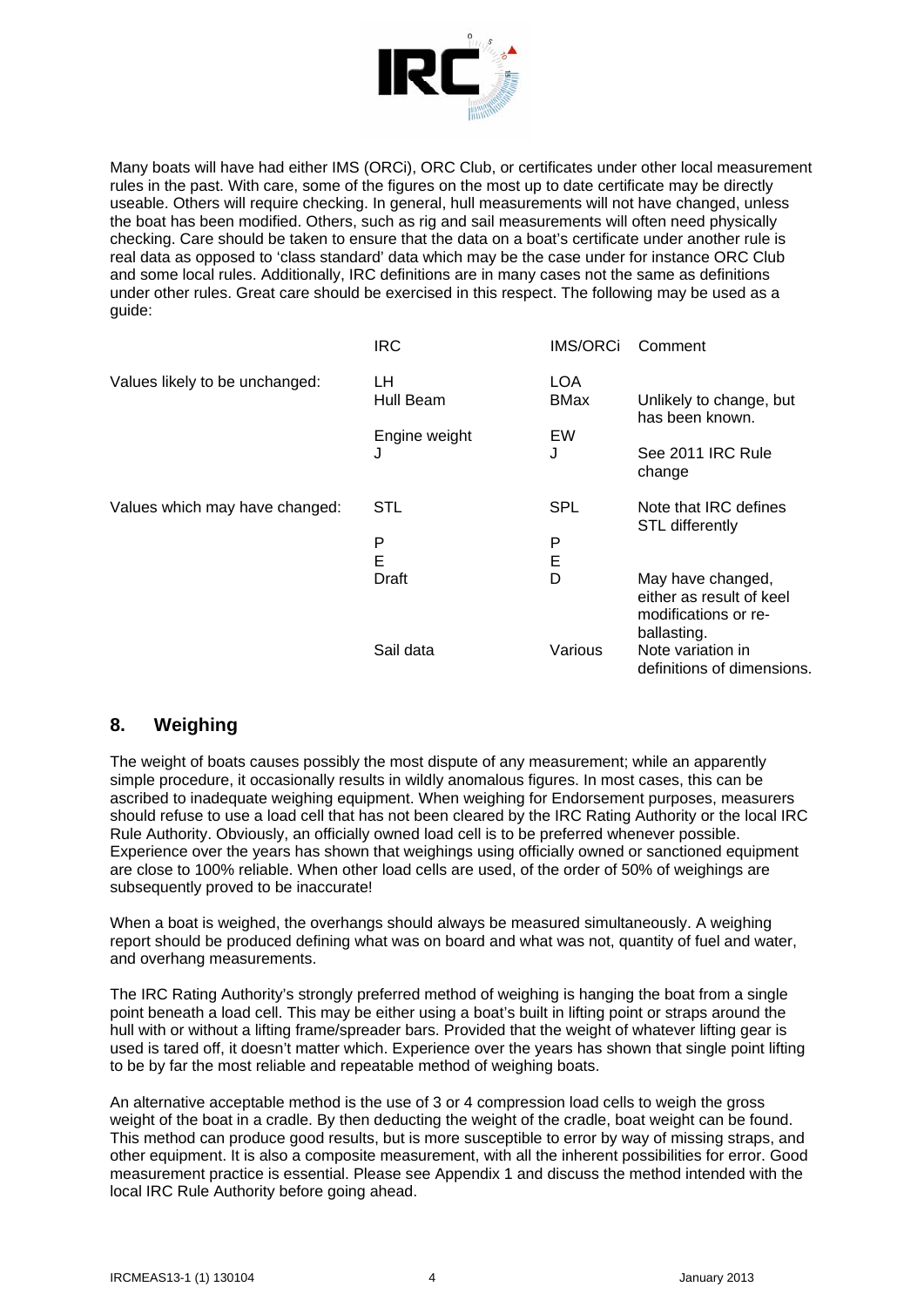

For very large boats, generally longer than 30.5m, the Rating Authority may approve calculation of weight from freeboards. See Appendix 2 for more information.

Currently weighing a boat hung in a travel lift rolled onto compression load cells is **NOT** an approved method of weighing. The Rating Authority is experimenting with a view in the future to permitting this method. To date however the results have not proved sufficiently reliable.

Historically, weighing on compression load cells was generally acceptable for an endorsed certificate. With effect from 2010, for the purposes of endorsement, this method has been moved to 'at the discretion of a Rule Authority'. This change was made firstly as a result of concerns over general reliability and secondly because the local IRC Rule Authority is the only body in a position to properly review the proposed process in each case.

What is **NOT** acceptable is recording the load in each sling of a travel lift by either load cell or the travel lift's in-built equipment. The latter particularly has been shown to be capable of errors of up to 50%! The former is erroneous to the extent that the slings are not vertical, either athwartships or fore and aft. Simple geometry shows that very small errors in sling angles rapidly combine to produce gross errors.

For very large boats (generally weighing in excess of 20 tonnes) for which weighing is impractical, an acceptable alternative is flotation followed by calculation and declaration of weight by the Rating Authority. The Rating Authority may delegate this task to the designer. If this approach is to be taken, the IRC Rating Authority must first be contacted to discuss the proposed method.

Attention is drawn to the table in paragraph 4 of Appendix 4, IRC Endorsement. This clearly defines the various acceptable methods of establishing the weight of a boat and also those methods which are not acceptable.

There are a number of traps the measurer can fall into.

It is absolutely essential that the boat is EMPTY (see measurement condition in IRC rule 17). The measurer must be pedantic, inspecting every locker, lifting every board, and insisting on the removal of EVERYTHING, down to the toilet rolls.

Among things to watch for are:

- Bilges full of water.
- Mainsail on the boom.
- Anchors 'forgotten' under bunks.
- Water fuel and holding tanks. Watch for second (and third and fourth….!) water tanks.
- Chart tables full of charts and other rubbish.
- Portable electronic equipment (laptop computers etc.)
- Safety gear: horseshoe rings and Dan buoys on the transom.
- Gas bottles (and spares!).
- Fire extinguishers.
- Are removal cockpit boxes on board?
- Fenders and mooring lines as the boat is lifted.
- Running rigging shall be slack.

Do not treat the above as exhaustive. Vigilance is the only answer.

It should be noted in the weighing report cushions that were on board or not on board and if removable cockpit boxes were on board or not. The number of batteries on board should also be noted.

Water tanks should be pumped dry. From 2013, it has been clarified that water ballast tanks shall also be empty. Fuel is more difficult and it is acceptable to deduct a known weight of fuel from the gross weight. If doing the latter, 2 means of estimating quantity should be sought. For instance a fuel gauge, and a measurement of tank volume together with either dipping the tank or a sight glass. Diesel has a specific gravity of 0.85, ie 1 litre weighs 0.85 kg.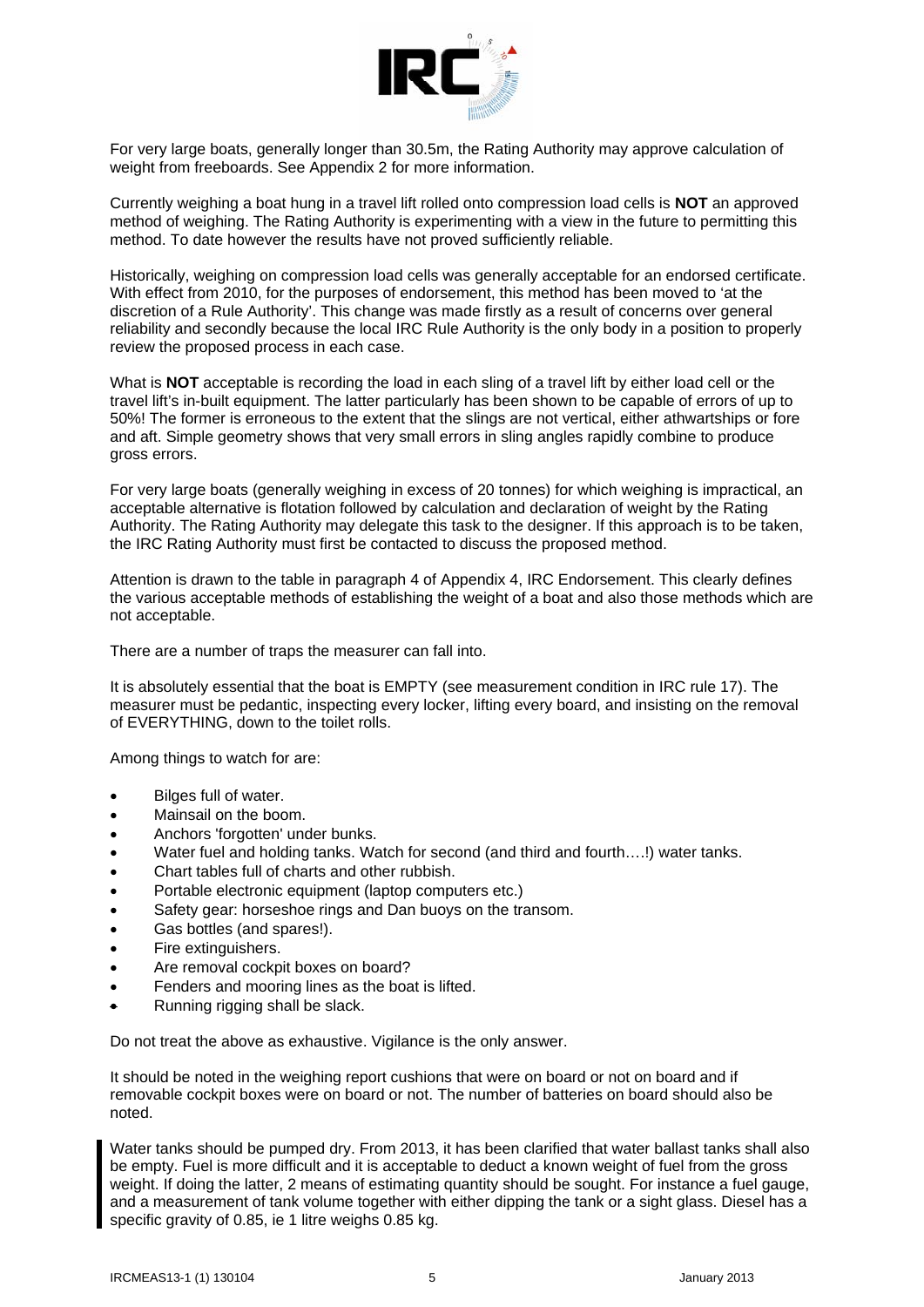

The only loose items aboard should now be fitted (but not necessarily fixed) bunk cushions, loose bunk boards, floor boards and washboards, and spinnaker pole(s). Make a note of the number of loose cushions for our records. Note also the number, identification if possible, and size of batteries (if there are an unusually large number of batteries, check that they are actually connected!), and the quantity of internal ballast. In the case of production boats any deviations from standard, eg addition/removal of furniture such as doors and tables should also be noted.

Having emptied the boat, the weight of lifting gear below the load cell (ie spreader bars, straps, shackles, etc.) must be found for deduction from the gross weight. Unless using an internal centre lift point, if the boat is to be lifted from the water, the slings should first be immersed. On some load cells, this weight can be zeroed out. It is left to the measurer's discretion whether he does this or notes the reading for later deduction.

The boat should now be weighed twice, with all weight removed from the load cell between weighings. If any significant (+/-10kg) difference is seen, STOP AND FIND THE PROBLEM.

Re-weigh the strops etc. to check finally that nothing has shifted. Again if any significant difference is seen STOP AND FIND THE PROBLEM.

Be rigorous in recording everything, and input all weights, notes and comments. Please do NOT 'adjust' the figures.

So what goes wrong? Obviously, equipment still aboard will not help! There are however also many more subtle things.

Wind and rain can have noticeable effects. Directly, wet decks and topsides can hold significant quantities of water. Wind will also always increase the figure read. Ideally, weighing should be carried out in light winds, preferably 10 knots or less and dry weather. It is recognised however that this will often not be practical. With care, satisfactory results can be achieved in stronger winds. It is also sometimes possible to find a sheltered location. It is therefore left entirely to the discretion of measurers when to abandon a weighing because of conditions. Measurers must always report actual conditions to the IRC Rating Authority.

The shackles for the load cells have to be carefully sized, not only for strength, but for match to the holes in the load cell. A minimum freedom of movement has to be allowed, otherwise any torsion or twist when lifting will be directly transmitted into the load cell, giving a potentially erroneous answer. If too much freedom of movement is given, the measurement can also be wrong.

Load cell battery level is also important. If in doubt, change or charge the batteries.

When noting the weight of strops etc, read the sign (+ or -) on the display. Negative values are quite possible if the display has not been zeroed before use.

### **9. Hull**

#### **9.1 LH**

This is best done ashore. Owners should be informed in advance that the boat has to be set up level with the waterplane in Measurement Condition, which is a task that has to be performed before the measurer arrives. Hang plumb bobs on the centreline over the bow and stern. Measure from a convenient point on the keel or underbody to each plumb line and total for LH.

**DO NOT**: Include pulpits, pushpits, stemhead fittings, runner/backstay tangs, bowsprits, etc.

**DO NOT**: Measure LH with the boat out of level fore and aft. You will get the wrong answer. On occasion, measurers may find that a boat has been deliberately levelled bow up to minimise measured LH. Measurers are quite within their rights to require that the boat be re-levelled.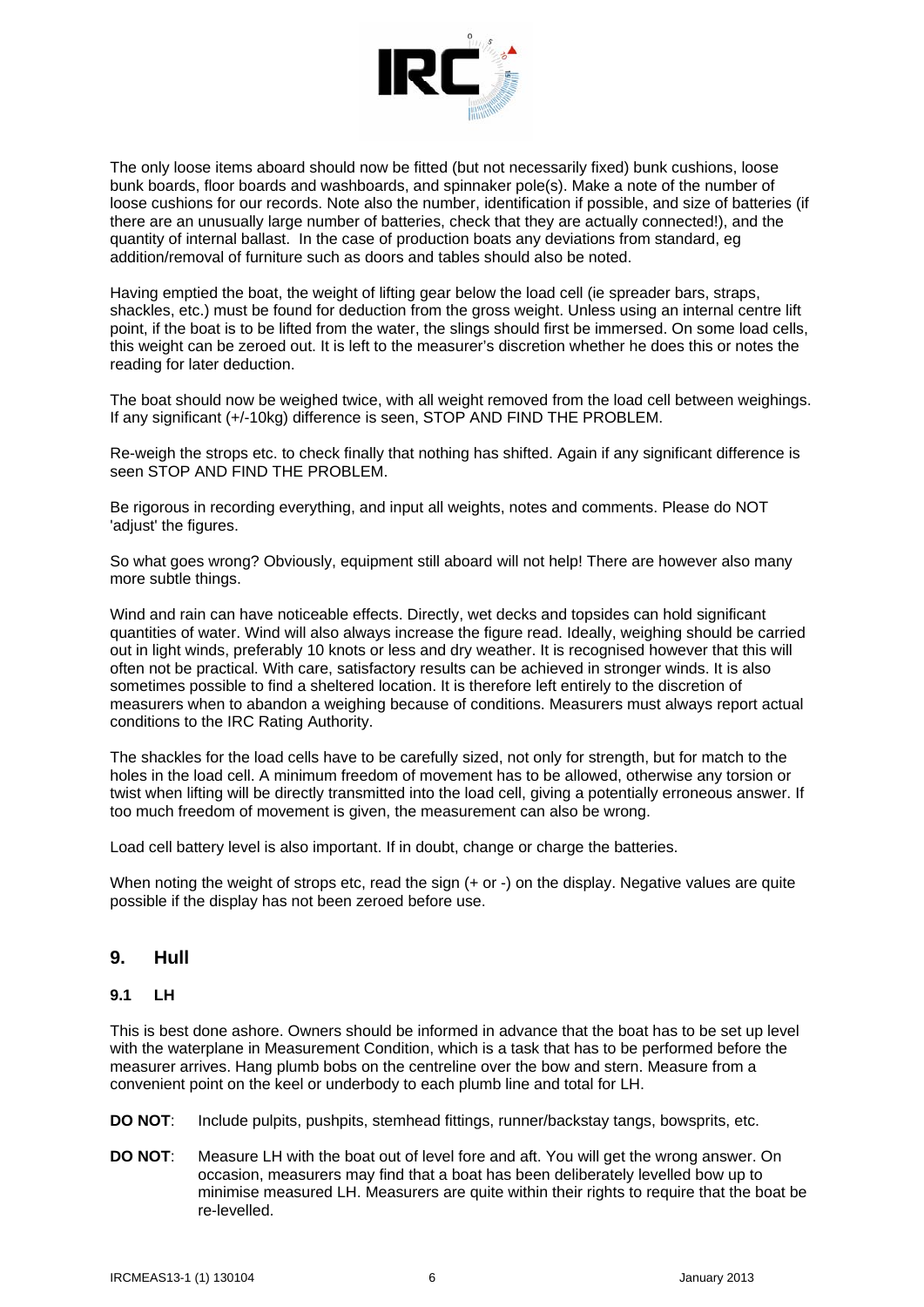

If necessary, LH can be measured afloat by dividing the boat into convenient sections, measuring each and totalling. Eg: (Stem to mast) + (mast) + (mast to forward face of cockpit), etc. If doing this, be careful and check that reference vertical surfaces are actually vertical.

#### **9.2 Hull Beam**

Inspect for maximum hull beam station by sighting from off the boat. It is very desirable to do this from both ahead and astern of the boat if possible. It is easy to be fooled by the shape of the boat! Maximum beam is nearly always further aft than you think. If in doubt, check several stations to find a maximum value.

Having found the right station:

- If afloat: Using a level held vertically at the point of maximum hull beam (ignoring rubbing strakes) measure inboard to a convenient point on the deck of the boat. Repeat from the other side. This method is not recommended as it is far less precise than ashore.
- If ashore: Hang plumb bobs at the required station and measure in from each to a reference point on the hull or keel. Again, NEVER measure directly between two plumb lines.

#### **9.3 Draft**

The boat will need to be seen by the measurer both ashore and afloat. It doesn't matter which is first. It is better to start ashore to determine the lowest point of the keel As with overhangs, draft is measured in IRC measurement condition (see IRC Rule 17) .

Ashore: Ensuring first that the boat is in level trim, establish a convenient reference point on each side of the boat above the waterline in way of the section at maximum keel depth. Using a spirit level, project horizontally from the underside of the keel outboard to vertically below the reference point each side. Measure vertically down from each reference point. Alternatively, if available, a surveyor's level may be used.

> If measuring a drop keel boat, measurements will be needed with the keel fully up and fully down.

Afloat: Ensure first that the boat is in measurement condition (IRC rule 17), that everybody is off the boat(!), and that the boat is in level trim both fore and aft and athwartships. If doing the afloat measurement first, mark the reference points on the hull as above.

> Using a wooden ruler, measure vertically downwards from the reference point each side to the water surface. By subtraction from the ashore figures, and then averaging the results, draft is found.

#### **9.4 Overhangs**

Please refer to the attached diagrams before taking any measurements. Before an IRC certificate can be issued, BO, SO, y, x, and h are required for EVERY BOAT.

The boat should first be inspected to ensure she is, as required by IRC rule 18, in measurement condition (rule 17).

Bow overhang is usually straightforward. Stern overhang can be difficult. These measurements can only sensibly be taken in still water. Any current will offset the plumb line positions; even small waves can make an accurate stern overhang measurement very difficult.

Note that on boats with skegs, stern overhang is measured to the intersection of the actual hull (the canoe body) with the water, ignoring the skeg.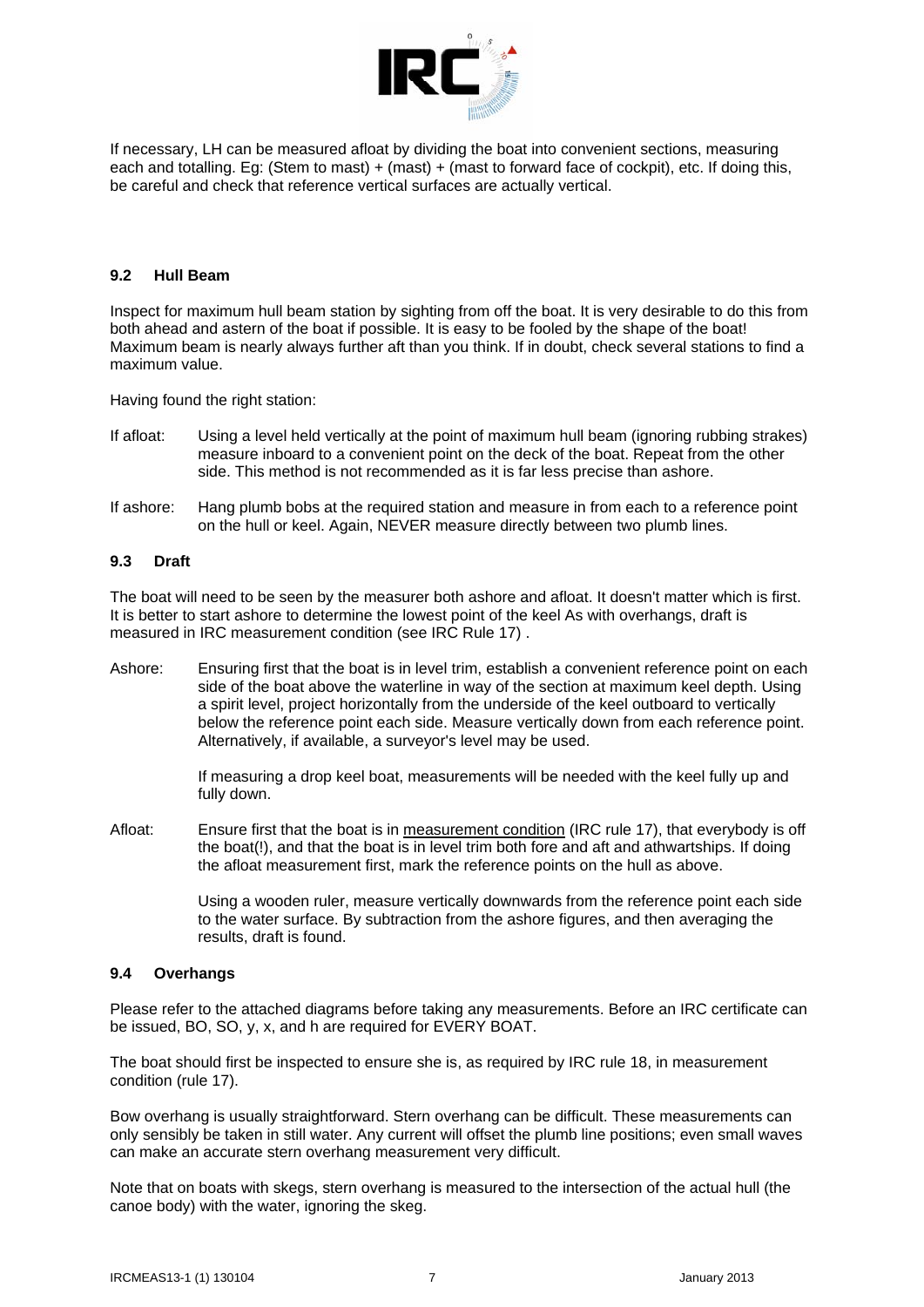

If the upper end of the rudder is above the waterline, it is preferable to measure SO on both sides.

Hang a plumb line over the bow and stern, ensuring that they are on the centreline and do not include any hull fittings.

- Bow (BO): Using a floating ruler, position one end of the ruler against the bow at the waterline. Pivot the rule about this point towards the plumb line. Repeat as many times as is necessary to achieve a consistent result.
- Stern (SO): Measurement can be difficult, particularly with modern designs with transoms low to the water. A dinghy or float is essential with an assistant to hold this in position. As with the bow, position the end of a floating ruler against the required measurement point and pivot the ruler about this point towards the plumb line. Repeat as many times as necessary to achieve a consistent result.
- y: In all cases, the dimension 'y' should also be supplied. Measurement is straightforward.
- x and h: If the boat has a flying bow, measure also x and h. The diagrams define the exact measurement points. x can be awkward to measure. h is straightforward once the measurement point has been established. If there is no flying bow, please say so and input 0 figures for x and h

As an alternative to direct measurement of BO, x and SO, if the bow and stern profiles are known (or have been measured ashore), then measurements of y and h (the easier and more accurate measurements to take directly) can be used to find BO, x and SO by either calculation or graphical methods.

## **10. Spars**

Spar and rig measurements are straightforward. P and E are exactly as other rules, with the exception that if there are no measurement bands, P is measured from the top surface of the boom or boom track to the halyard shackle pin when the halyard is fully hoisted, and E is measured from the aft face of the mast to the extremity of the boom.

Hoisting a tape on the main halyard and judging its position by eye from on deck is not an accurate method. For Endorsed certificates, this is NOT acceptable. If the rig is up, sending a man aloft with the tape is the only method.

With effect from December 2010, an IRC definition of Forestay has been added and the definitions of J and FL amended to read:

- *Forestay The ERS definition of forestay shall not apply. Forestay is defined as: Permanently attached rigging providing forward support for a mast spar.*
- *FL The forestay length measured from the forward end of J to the forestay rigging point.*
- *J The longitudinal distance between the intersection of the fore side of the mast spar, extended as necessary, and the deck including any superstructure; and the intersection of the centreline of the forestay, extended as necessary, and the deck, or bowsprit spar.*

The substantive effect of these changes is that FL and J are always measured to the permanent forestay.

In addition, Rules 21.3.3 and the definitions of Headsail and LP have been amended:

*21.3.3 RRS 50.3(a) is amended to the extent that a spinnaker or a headsail may be tacked to a bowsprit.*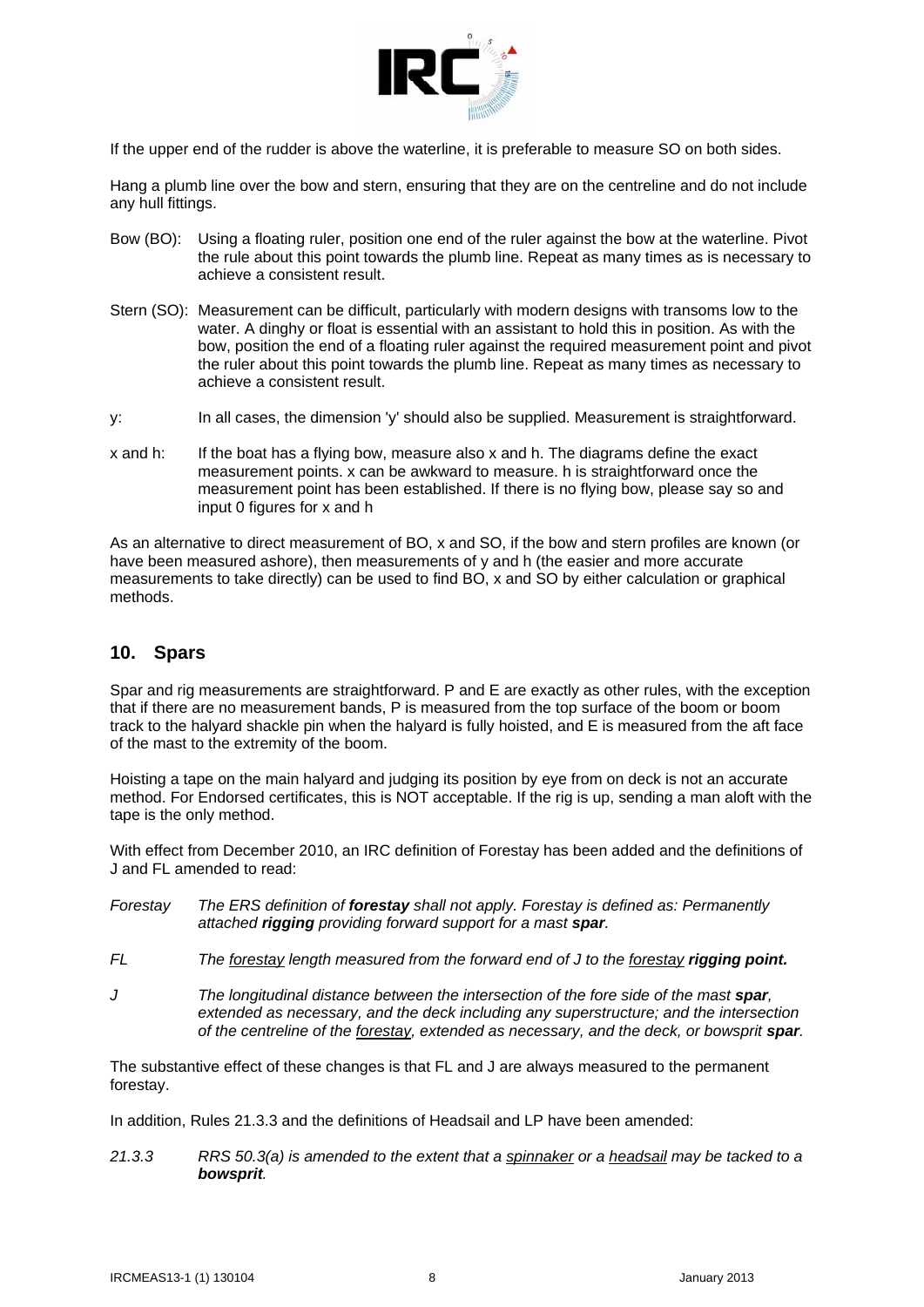

#### *Headsail RRS 50.4 shall not apply. Any sail tacked down forward of the foremost mast which does not meet the definition of a spinnaker. A headsail may be hoisted from above the forestay rigging point..*

These changes clarify that a headsail may be hoisted and tacked from outside the foretriangle.

There was a detail change to the definition of LP in 2012 relevant to the measurement of cutter rigs. In this definition, the previous wording *to the foremost forestay* was replaced by to the foremost headsail **luff** which may be set simultaneously while *racing*.

J is therefore measured in exactly the same manner as for other common rating rules. Note that J is measured horizontally. A spirit level to project upwards from the forward measurement point to the height of the mast at deck level is nearly always necessary.

FL can be a little more complex depending on the detail of the forestay attachment. What is required is the point where the centreline of the forestay intersects the front wall of the mast, or would if extended. The only exception to this is a masthead rig where the upper limit is the top surface of the mast. The attached diagrams show the various possibilities. Again someone will need to go up the mast.

At the bottom of FL, the measurement point is as for J. The diagrams attached show all of the above.

Measurers should be clear that we want the real forestay, not a thin cable that is declared as permanent, but which clearly achieves nothing when it comes to holding the rig up.

P and FL may also be measured with the rig down. In both cases however, measurement will be to a reference mark on the mast/forestay for later correction to the actual lower limit of P/FL.

With effect from 2013, the definition of E has been amended by the addition of:

 Fittings, local curvature, local cutaway and any increase in the fore/aft dimension of a sail track and/or sail track support, shall be ignored.

This closes a loophole applicable to large boats with in-boom mainsail furling but which could also have been exploited by smaller boats.

STL is slightly different from ORCi/ORC Club. The definition says: *The length of the longest spinnaker pole, whisker pole or bowsprit measured on or near the centre line of the boat from the forward face of the mast spar to the extremity of the spinnaker pole, whisker pole or bowsprit, or the horizontal length from the forward face of the mast spar at deck level to the spinnaker tack point on deck projected vertically as necessary, whichever is the greatest.* This definition ensures that the measurement of bowsprits is consistent with spinnaker poles. Note that when the spinnaker pole is a bowsprit, STL is measured to the extremity of the bowsprit, NOT any notional tack attachment point. We have also seen a recent trend towards spinnakers tacked to the deck ahead of the forestay; hence the final paragraph.

## **11. Sails**

The complete incorporation of ERS makes no changes to the measurement of sails under IRC which was already carried out in accordance with ERS.

IRC Rules do not differentiate between spinnaker types. All spinnakers are measured in the same way, irrespective of shape.

With effect from 2013, IRC Rule 21.1.5 (h) prohibits sails with detachable pieces.

IRC sail measurement is very straightforward. Mainsails require measurement of widths, 5 measurements for headsails (with from 2013 Top Width replaced by Upper (7/8) Width), and 4 for spinnakers as follows:

Mainsails: Half Width MHW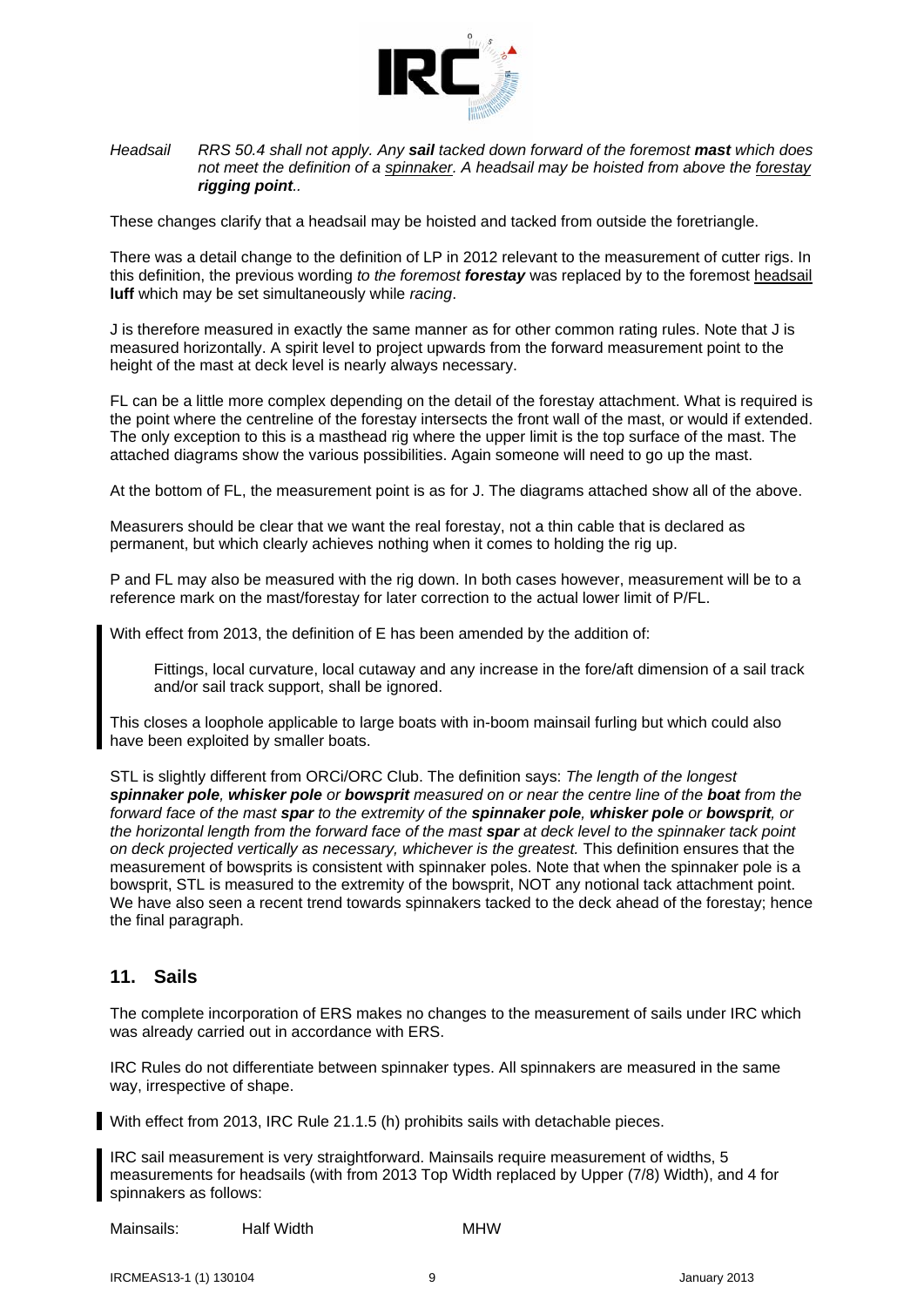

|             | <b>Three Quarter Width</b><br>Upper (seven eighth) Width                                                           | MTW<br>MUW                            |
|-------------|--------------------------------------------------------------------------------------------------------------------|---------------------------------------|
| Headsails:  | Luff length<br>Luff Perpendicular<br><b>Half Width</b><br><b>Three-Quarter Width</b><br>Upper (seven eighth) Width | LL<br>LР<br>HHW<br><b>HTW</b><br>HUW  |
| Spinnakers: | Luff length<br>Leech Length<br>Foot Length<br>Mid Width                                                            | SLU<br><b>SLE</b><br>SF<br><b>SHW</b> |

For all measurements, light tension should be applied to the cloth, sufficient to remove wrinkles. Measurers should however be aware of the potential shortfall in luff length caused by not stretching the boltrope when measuring LL, and if uncertain should err on the side of excessive tension.

Measurers should also be aware that sailmakers on occasion (and particularly for smaller boats with hanks as opposed to luff grooves) sometimes fit pre-stretched headsail bolt ropes which when relaxed are significantly shorter than the luff length of the sail itself. In this context, light tension may be taken to mean firmly pulled by hand.

IRC definitions define a spinnaker as

Π

#### *Spinnaker: RRS 50.4 shall not apply. A spinnaker is defined as a sail set forward of the foremost mast with half width (measured as a spinnaker) equal to or greater than 75% of foot length and without battens.*

Thus, if a sail satisfies the definition of a spinnaker (ie half width is equal to or greater than 75% of foot), then that is what it is: a spinnaker. Any other sail is a headsail. 'Code zeros' are nearly always intended by the sailmaker to be spinnakers. Measurers should however beware. If however a sail has battens, defined in IRC as *Any material added to the sail, as either a removable element, permanent stiffening, or other contrivance, the purpose of which is to support and/or stiffen the sail. then it is a* headsail rather than a spinnaker, irrespective of what the dimensions are.

With effect from 1<sup>st</sup> January 2013, measurement of headsail Top Width, HHB, is no longer required with the required dimensions now being LL, LP, HHW, HTW and HUW of the largest area headsail. In addition, the longest luff length (LLm) of any headsail carried is also required. In parallel the calculation of HSA, was amended to:

#### HSA = 0.0625\*LL\*(4\*LP + 6\*HHW + 3\*HTW + 2\*HUW + 0.09)

The IRC definition of HUW defines **upper leech point** as the point on the **leech** equidistant from the **head point** and the **three-quarter leech point**. This point is simply found by folding the head of the sail to the **three-quarter leech point**.

Historically, HHW and HTW were never taken as less than 50% & 25% of LP respectively for the purpose of the calculation. With effect from 2012, these minima have been removed. Measurers should therefore measure HHW and HTW for all headsails so that boats get the rating benefit of any general leech hollow. Measurers should however be aware that it is very common for the leech of a sail to be hollow between battens. Measurers should check all sails and bridge any hollows between battens found as described by ERS (see Appendix 3).

The actual dimensions of the largest area headsail, (not just HSA) are needed.

The IRC definitions of LL, LLmax and LP now include: *and which may be used while racing.* This then formally covers the situation of a boat rated with a single roller furling headsail carrying other sails on board as permitted by Rule 21.8.4 without affecting her TCC.

From 1<sup>st</sup> January 2013, there is a new IRC definition of Foot Offset: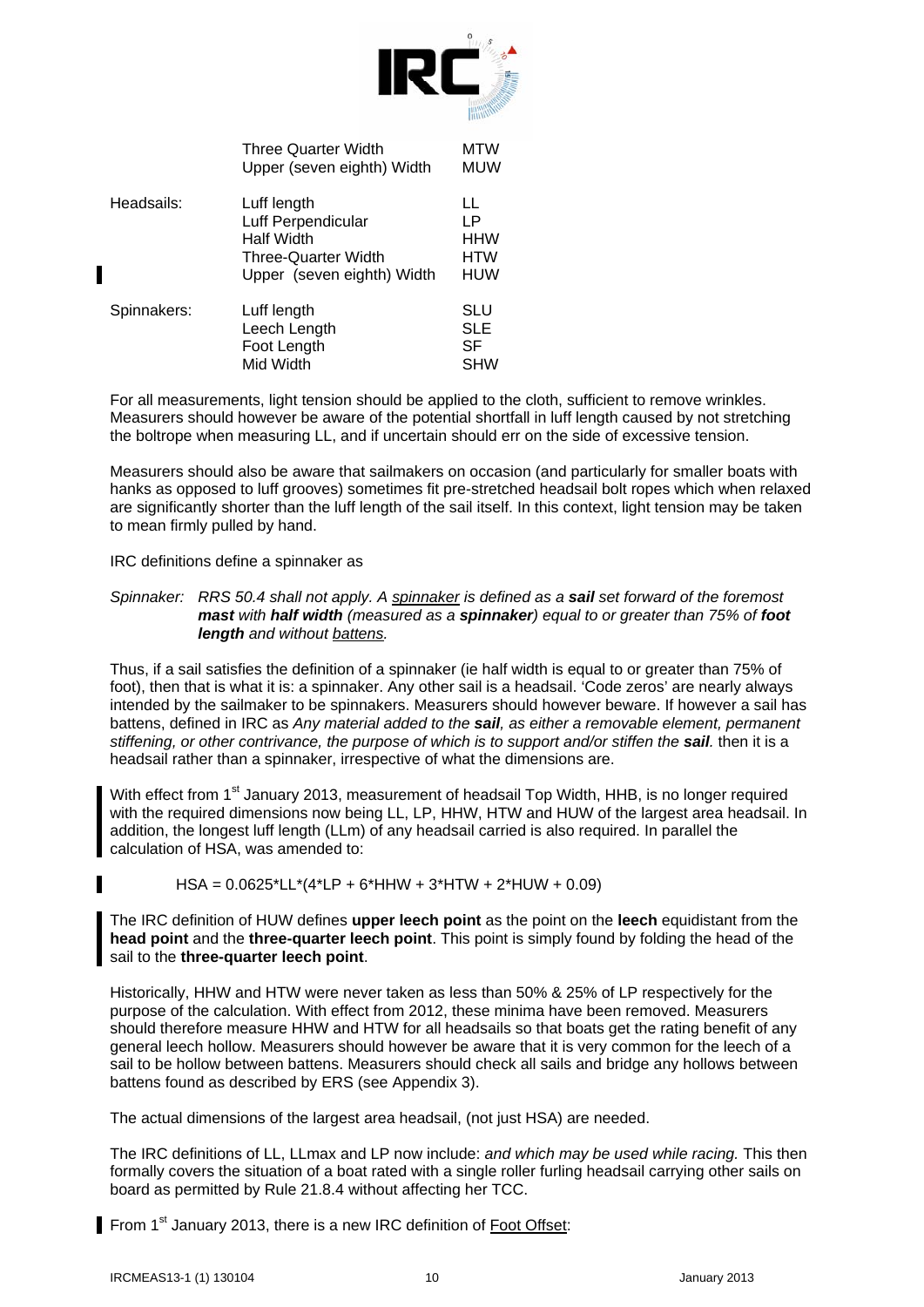

#### Foot Offset The maximum offset between the edge of a **headsail foot** and a straight line between **tack point** and **clew point**.

This has been added to close a loophole and is linked to IRC Rule 21.7.1:

 If foot offset is greater than 7.5% of LP, then foot offset shall be declared and foot offset shall be added to LL in the calculation of HSA.

It is considered unlikely that many, if any, sails will have Foot Offset in excess of 7.5% of LP. Measurers are asked however to check and report any excessive values found.

We have also seen a recent trend towards careful placement of headsail battens to minimise 'hollows' as defined by ERS. If in doubt, please refer to ERS and/or consult your local IRC Rule Authority.

For spinnakers, what is required are the dimensions of the largest area sail calculated from:

SPA = ((SLU + SLE)/2) \* ((SF + (4 \* SHW))/5) \* 0.83

While SPA is all that is required for rating the boat, measurers are asked to submit actual sail dimensions to minimise the likelihood of error.

For mainsails, the only dimensions required are the three widths. Note that with effect from 2012, the historic minima for mainsail widths have been removed.

Attention is drawn to the quick reference guides to sail measurement included as Appendices 5, 6 and 7 to this manual.

IRC does not include any rules regarding sail reinforcement.

The historic rules relating to sailcloth have now effectively disappeared. While IRC Rule, 21.4 refers to 'exotic materials' in sailcloth, the current exotic list is none.

IRC Rule 21.8 gives a rating credit to boats rated for a single roller furling headsail. To be eligible, (with the exception of boats with LH greater than 30.5m and IRC DLR greater than 60) rated LP must be greater than 1.3\*J. The Rating Authority will pick up qualification in this regard. More importantly from a measurer's point of view is that, while other sails may be carried aboard, only storm jibs and, when declared, heavy weather jibs may be used while racing. The definitions of storm and heavy weather jibs are as defined by IRC definitions:

- *Storm Jib A headsail of area not greater than 5% foretriangle height squared, luff length not greater than 65% of foretriangle height, and not containing aromatic polyamides, carbon or similar fibres.*
- *HWJ Heavy weather jib. A headsail of area not greater than 13.5% foretriangle height squared, and without reef points.*

Note that a No.3 headsail is NOT a Heavy Weather Jib. In relevant cases, IRC certificates show the maximum permitted heavy weather jib area.

Finally on the subject of sails, be aware that sail cloth can shrink/grow with time, use and sometimes moisture. The fact therefore that a sail has a measurement stamp on it does not guarantee that it measures. For Equipment Inspection at events, the only sure way is actually to measure the sail.

### **12.0 Other Issues**

Measurers should be aware of other IRC rules issues and are asked to report as much additional detail as possible for recording in a boat's file. For instance:

• Which version of the design? Mk I? MK II? Deep draft? Shallow draft? Etc.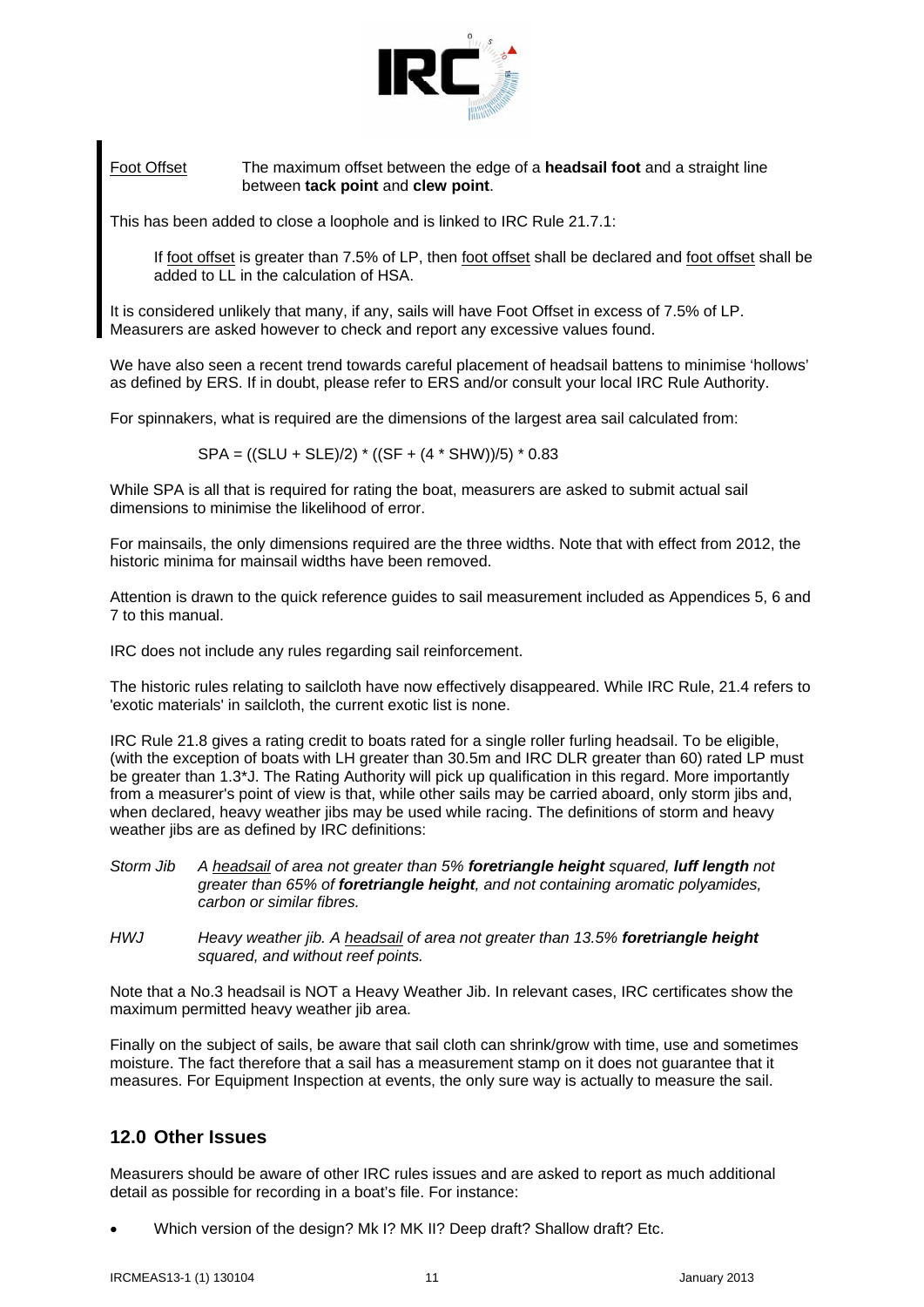

- Has furniture been removed from below and not reported in contravention of IRC rule 22.1?
- Are removable cockpit boxes on board?
- Are the correct number of spreaders/jumpers/runners/checkstays declared?
- Is the mast aluminium or carbon?
- Is the standing rigging wire, rod, or composite materials. Specifically, what is the forestay material ?
- Quantity (if any) of internal ballast. Has ballast been added or removed?
- If originally an IOR rated boat, have the bumps and creases been faired out?
- No. of spinnakers carried.
- Does the boat use stored power? See IRC rule 15.
- Does the boat have on board systems (other than conventional turnbuckles) to adjust the forestay or the mast foot? If so, will the boat use these systems while racing?

It is impossible to detail every point. Measurers are simply asked to check whatever detail is possible whenever possible.

When measuring one-off boats, or endorsement generally, measurers are asked whenever possible to take photographs (keel, rudder, interior, etc) for inclusion in the boat's file.

IRC Technical Committee January 2013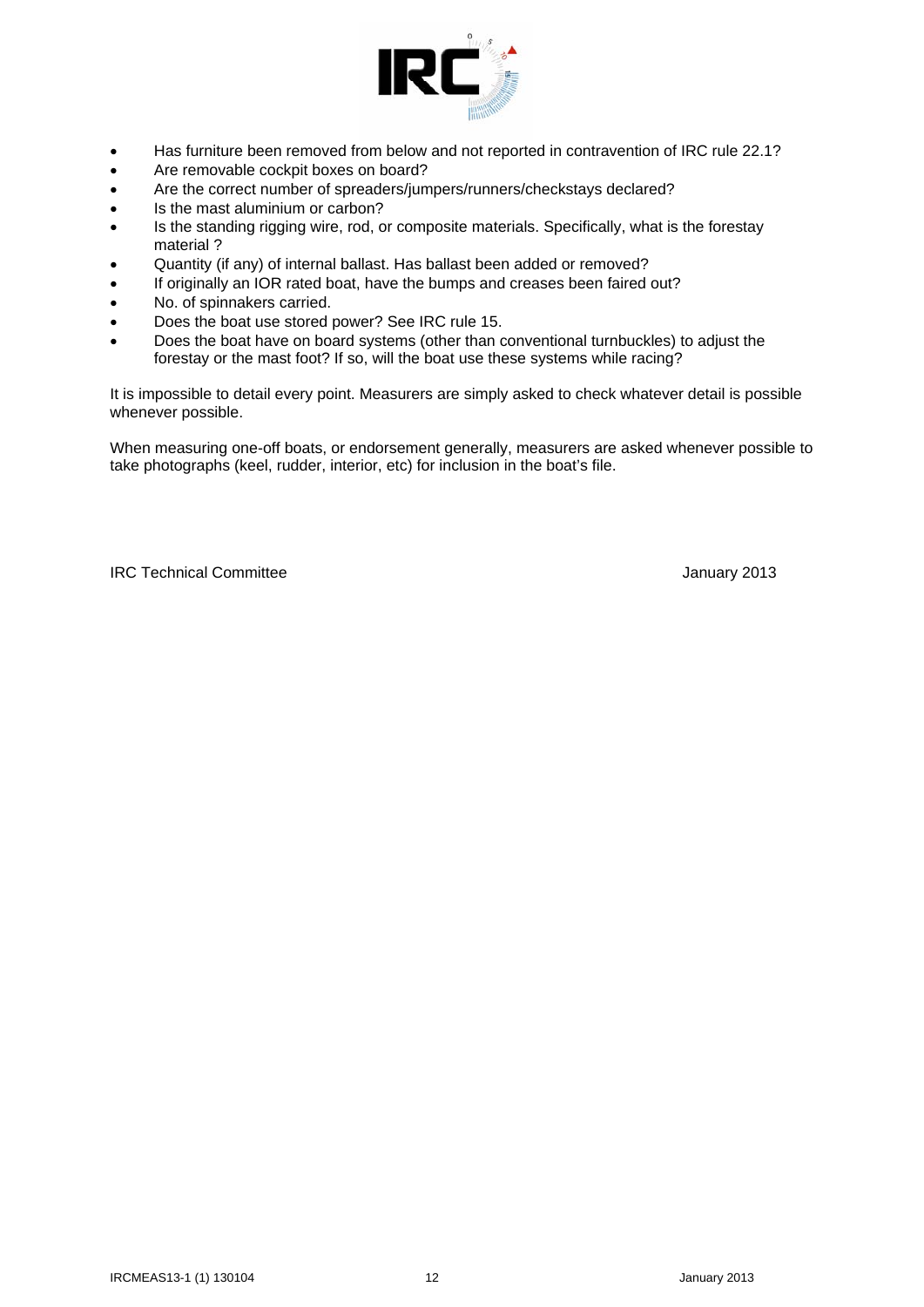

# RIG MEASUREMENT POINTS



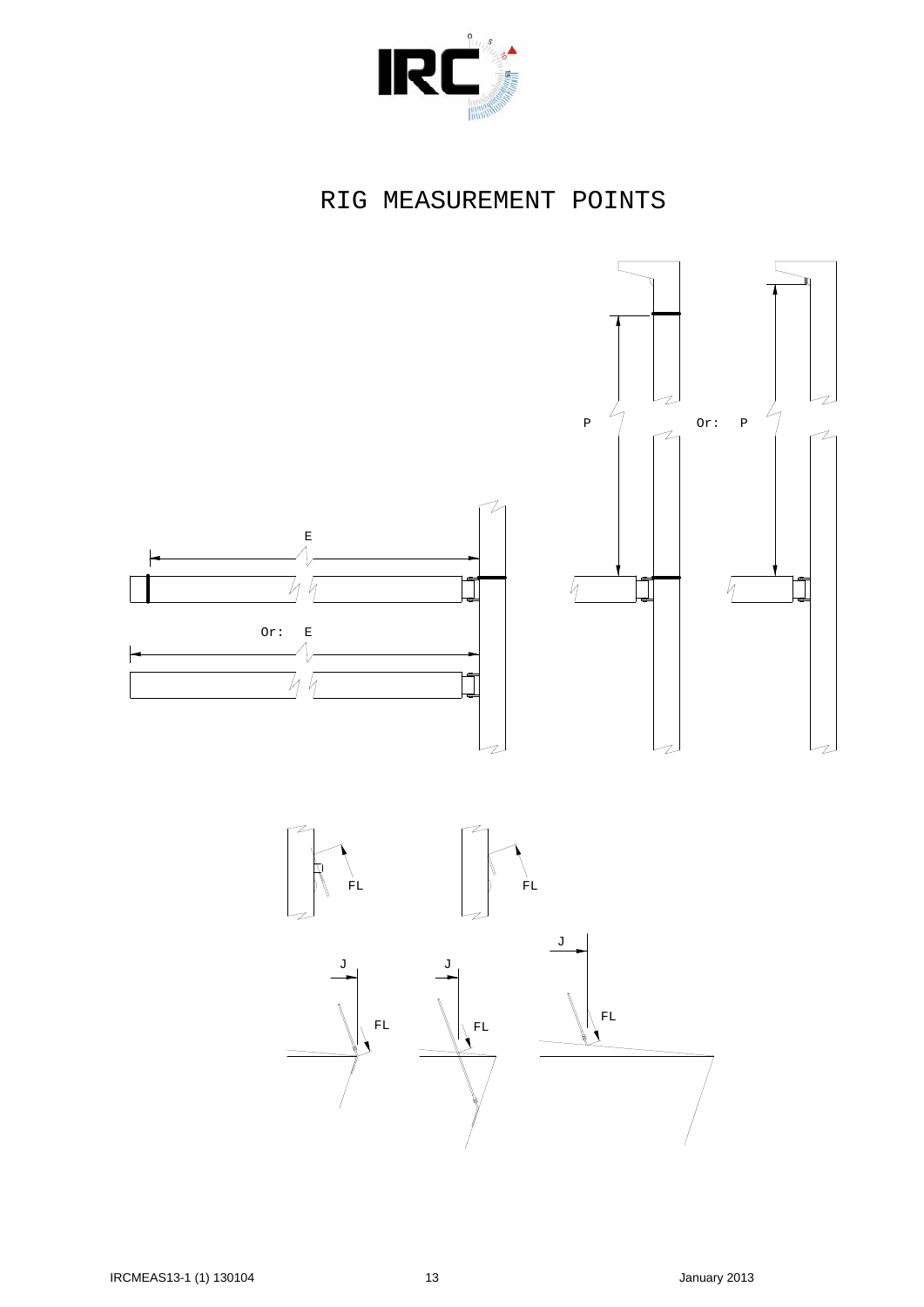

#### **SAIL MEASUREMENT POINTS**

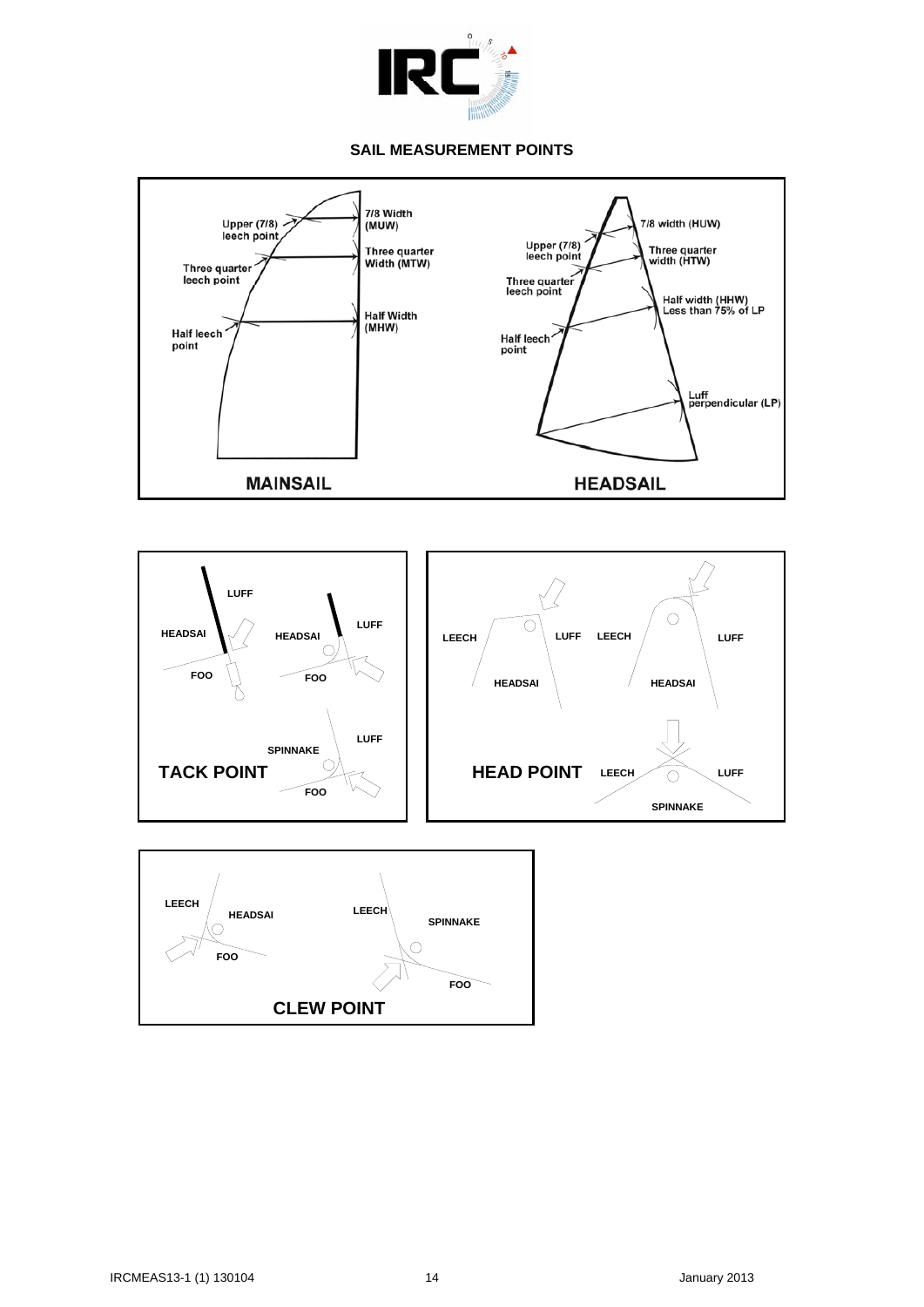

Bow and stern overhangs

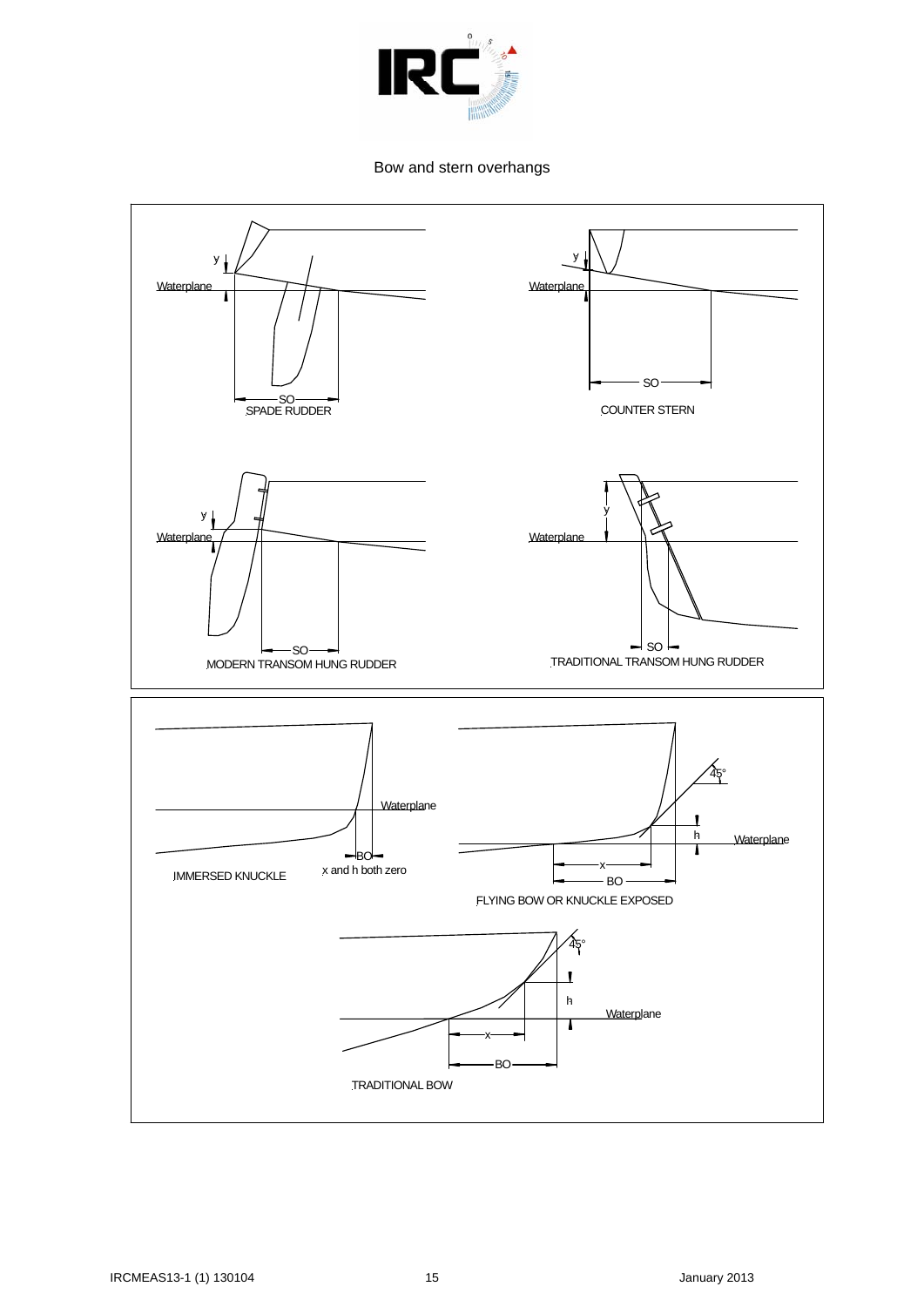

### **WEIGHING ON COMPRESSION LOAD CELLS**

It is recognised that weighing on compression load cells is becoming more and more attractive from a logistical and financial perspective. However, where possible it is always recommended that single point lift be the preferred option. Event organisers may require competitors to be weighed prior to an event. In such cases the recommendation is that such boats are weighed using the single point lift method.

As with all measurement, accuracy and repeatability is paramount. There are 2 distinctly different methods of weighing on compression load cells: lowering the boat into a cradle supported on compression load cells and driving a travel lift onto pressure pads. Only the first method, lowering the boat into a cradle is acceptable for IRC weighing. Driving a travel lift onto pads and weighing the combined weight of the travel lift and boat, then deducting the weight of the travel lift is not acceptable but is currently under review.

- 1. There appear to be two types of compression load cells, one of which has the sensor at the top, the other has the sensor at both ends. This latter type is not desirable because it requires a totally flat clean surface underneath as well as on top. If the latter type is to be used, each cell **MUST** be stood on a clean flat steel plate.
- 2. Flat level ground appears to be important. If not, the load may be unevenly shared between corners (which in itself shouldn't matter) but may also vary during the weighing which will produce false readings.
- 3. There is also a possibility that non parallel ground/cradle surfaces may introduce errors into the readings.
- 4. The bearing point on each cell must be cleanly in contact with the underside of the cradle. Placing timber or other compressible material between the load cell and the cradle can result in the load being shared by the structure of the cell rather than only by the load sensitive part.

 Additionally, it is important that the bearing point on each cell bears against a flat section of cradle. Discontinuities in the cradle surface (created by welds, joints etc) must be avoided.

5 Wind can have an effect. Windage on the rig of a boat will change the distribution of load in the cradle and hence the reading on each individual cell. The total net effect should be small, BUT when each cell has to be read individually, they really then need to be read at exactly the same moment.

 The effects of this can be mitigated in the case of individual read-outs by laying out the readouts in such a way that it is possible to see all of them simultaneously. Cross variation can then be seen and noted.

6. If possible use equipment with the read out from each of the four cells electronically combined. Read (if possible record) the read out at regular intervals so that a mean reading can be found.

In the case of a load cell read out combining electronically the signals from each cell, windage and uneven ground effects should be minimised. This does not make them any the less undesirable.

- 7. As ever, dunnage and packing used when the boat is in the cradle must be replaced on the cradle for tare purposes.
- 8. For practical reasons, when the boats is lowered into a cradle the travel lift straps will generally remain around the boat during the weighing. Obviously, care must be taken to ensure that they are slack.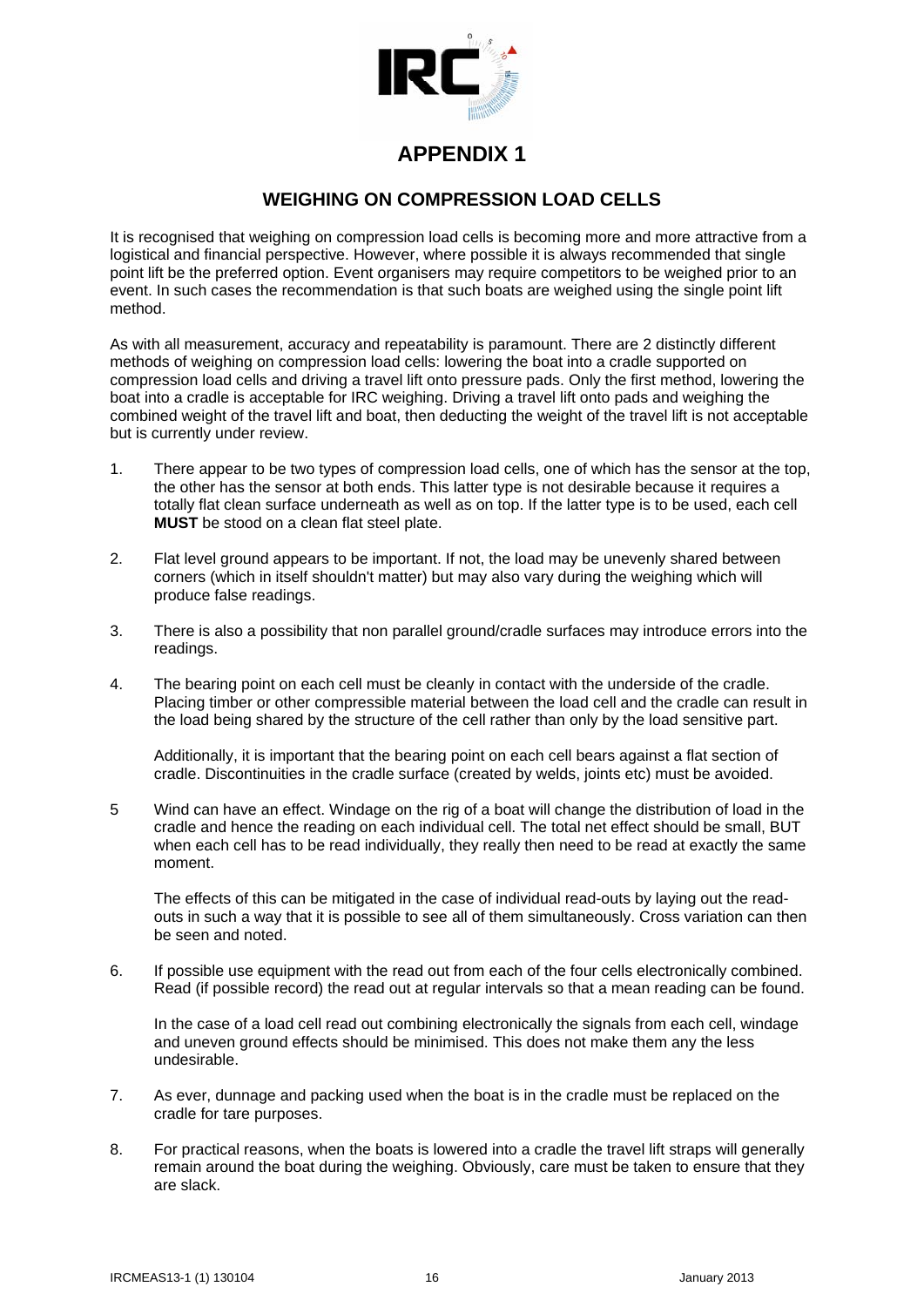

- 9. Accuracy. Given that 3 or 4 cells are used as opposed to 1 for a single point lift, the potential for inaccuracy is increased. Cells of the highest possible accuracy, rated as appropriately as possible for the gross weight become of greater importance.
- 10. Range. While for maximum accuracy, we want cells of combined total capacity as close as possible to the gross weight, care needs to be taken because placing the boat in the cradle may result in a very uneven load distribution. This should be taken account of in sizing the cells.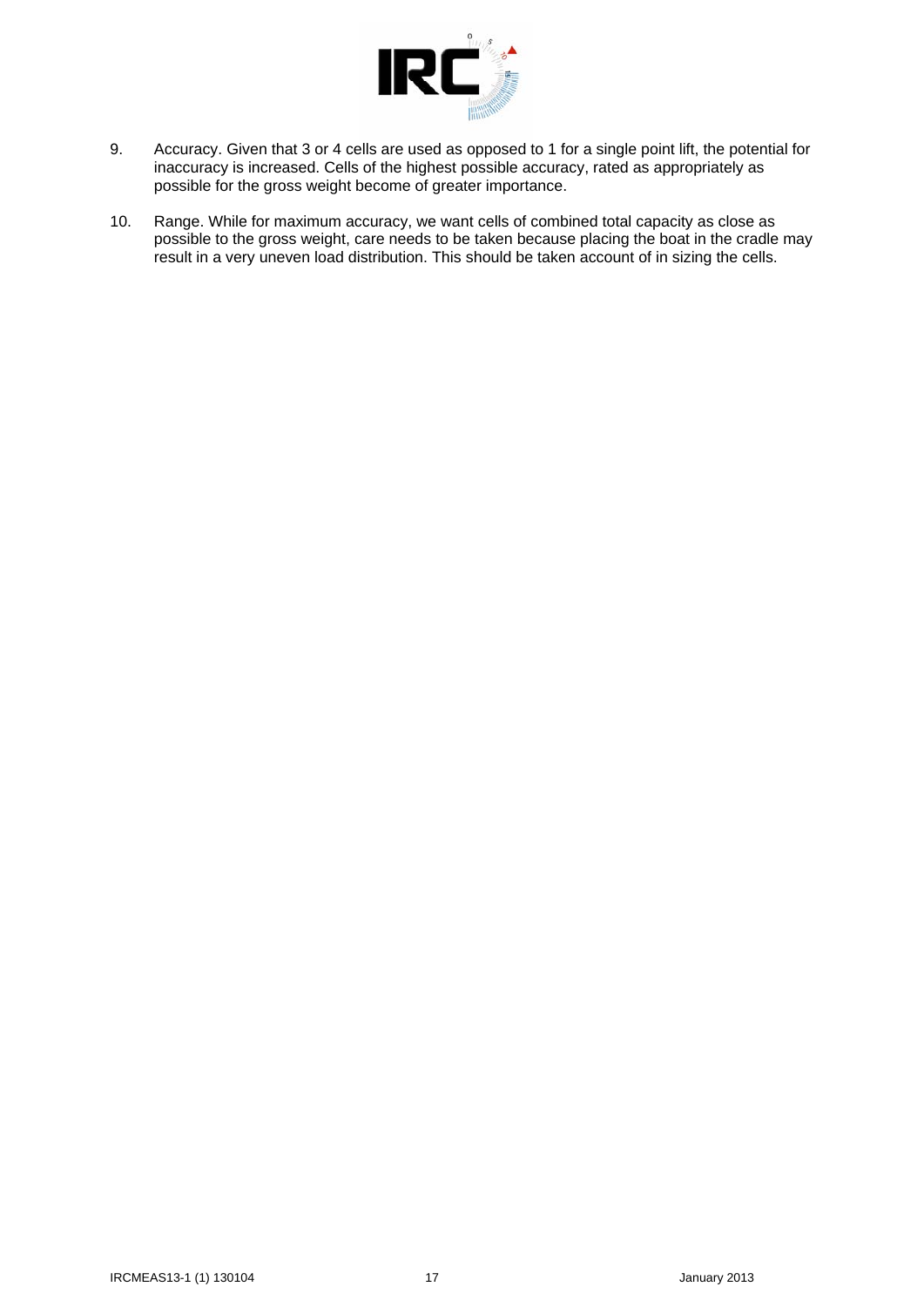

## **OVERHANGS & WEIGHING OF SUPERYACHTS**

It is recognised that for very large boats, with **Hull Length** of 30.5m and greater, it is generally impractical to bring the boat into measurement condition, and not possible to weigh the boat by single point lifting. It is also extremely difficult and costly to weigh the boat on pressure pads, as this may require a dry dock and extremely substantial custom built cradle. As such the following alternative is permitted with prior approval of the Rating Authority for these very large boats. It may also be used for smaller but very heavy boats with the prior approval of the Rating Authority.

As with all measurement, accuracy and repeatability is paramount. This method takes time, so accept that and don't rush it. It is imperative that the condition of the boat is recorded accurately as outlined below:

- 1. Ensure the Rule Authority is aware of the method being used, and that the Rating Authority has sanctioned it.
- 2. Ensure that a set of hull lines are provided by either the designer or from an ORC IMS measurement or similar, in a format that can be used to calculate the displacement and trim changes in the appropriate software. Discuss this with the designer and Rule Authority first.
- 3. Ensure that the boat captain is aware of the process and the time required to complete the work. Also make the boat captain aware that the closer to empty the boat is, the less chance for error there is. So ask them to empty the boat as far as reasonably possible. If sails, or other heavy items which cannot be easily weighed are to remain on board, ask the boat captain to provide weights for these items. For very large sails the sail maker will have a record of the delivery weights at least, and will probably have a record of the fully dressed sail weight. Remember to include battens where necessary. Ask that any bow anchor be dropped to the seabed if possible with a lanyard left attached only for recovery, ensuring that there is no weight on the line.
- 4. In an ordered manner record the fore and aft location as well as the weight of everything that should not be included in measurement condition. It is best to start at the bow and work aft, first above decks and then below decks, or vice versa, provided no location is overlooked. Fore and aft location can be recorded relative to the mast for simplicity. Multiple items, such as drinking water bottles can be counted and multiplied by the volume. Tankage can be recorded from the gauges, but remember to also record the location of each tank. It is best to compile this record on a spreadsheet so that the mean longitudinal location of the combined weigh can be calculated relative to the mast.
- 5. Once all is recorded the mooring lines should be eased as much as possible and the measurements y and h are recorded at the bow and stern as accurately as possible. For this the conditions have to be at least as good as a normal overhang measurement.
- 6. Provide the full information to the designer and Rule Authority so that the measured displacement and overhangs can be calculated. From this the recorded weight can then be deducted from the calculated location and the weight and overhangs adjusted and recorded for use in the IRC calculation.
- 7. Record as much as possible with a camera, with the boat captain's permission. Also recognise that the crew may live on the boat full time. Respect their privacy in areas of the boat where their personal belongings are kept, as well as the privacy of the owner.
- 8. This is a costly and time consuming process. As such ensure as much as possible is prepared beforehand, and ensure that the Rule Authority is fully aware of what you are doing. The Rating Authority will be at hand to answer any questions whenever possible. Do not be afraid to ask.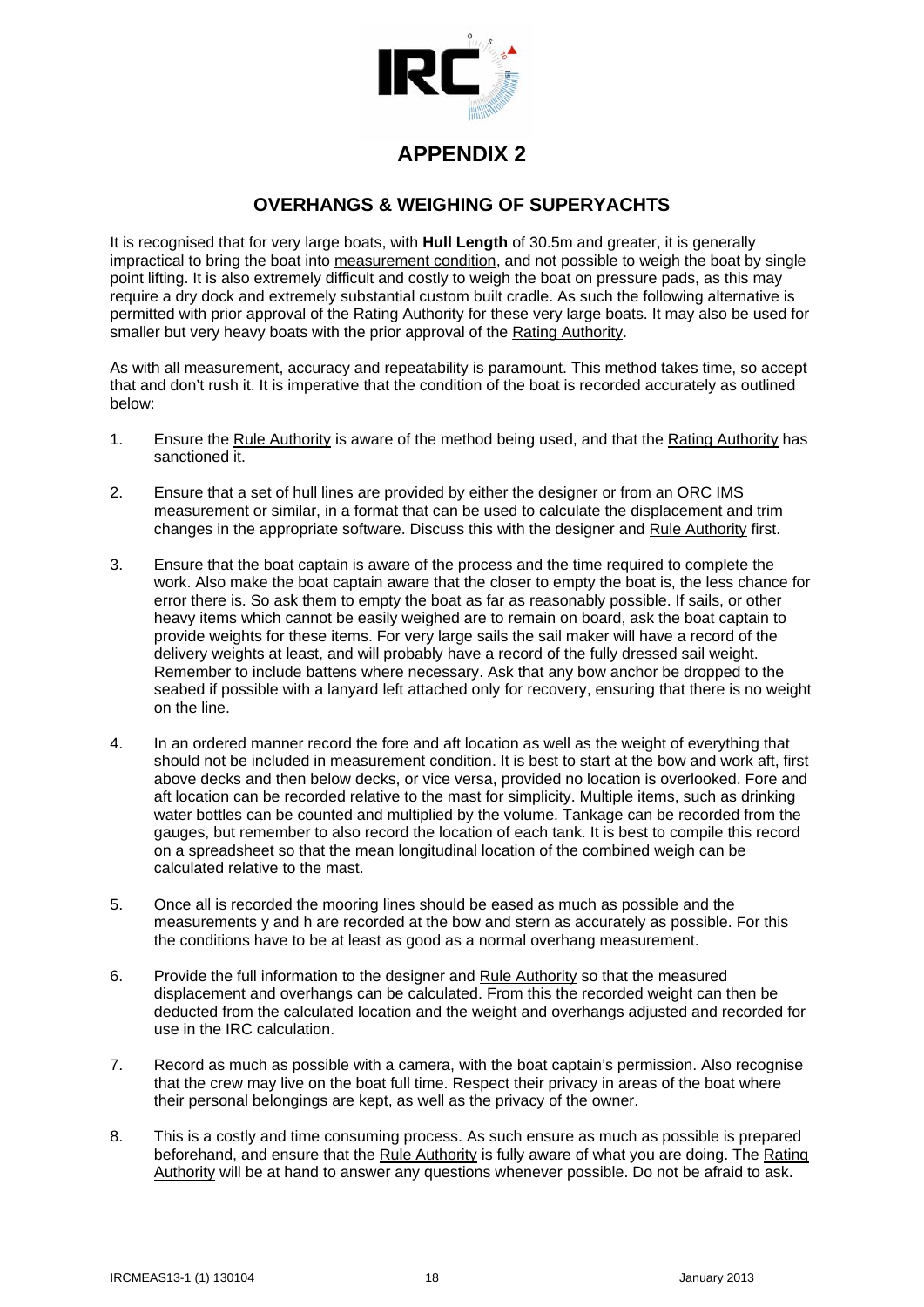

## **ERS H.5.2, Hollows in Sail Edges**

### **H.5.2 Hollows in Sail Edges**

Where there is a **sail edge hollow** and a measurement point falls in the hollow:

 between adjacent **batten pockets** between the **aft head point** and the adjacent **batten pocket** between the **clew point** and the adjacent **batten pocket** between the **tack point** and the adjacent **batten pocket** at an **attachment**

the **sail** shall be flattened out in the area of the **sail edge**, the **sail edge hollow** shall be bridged by a straight line and the shortest distance from the measurement point to the straight line shall be measured. This distance shall be added to the measurement being taken.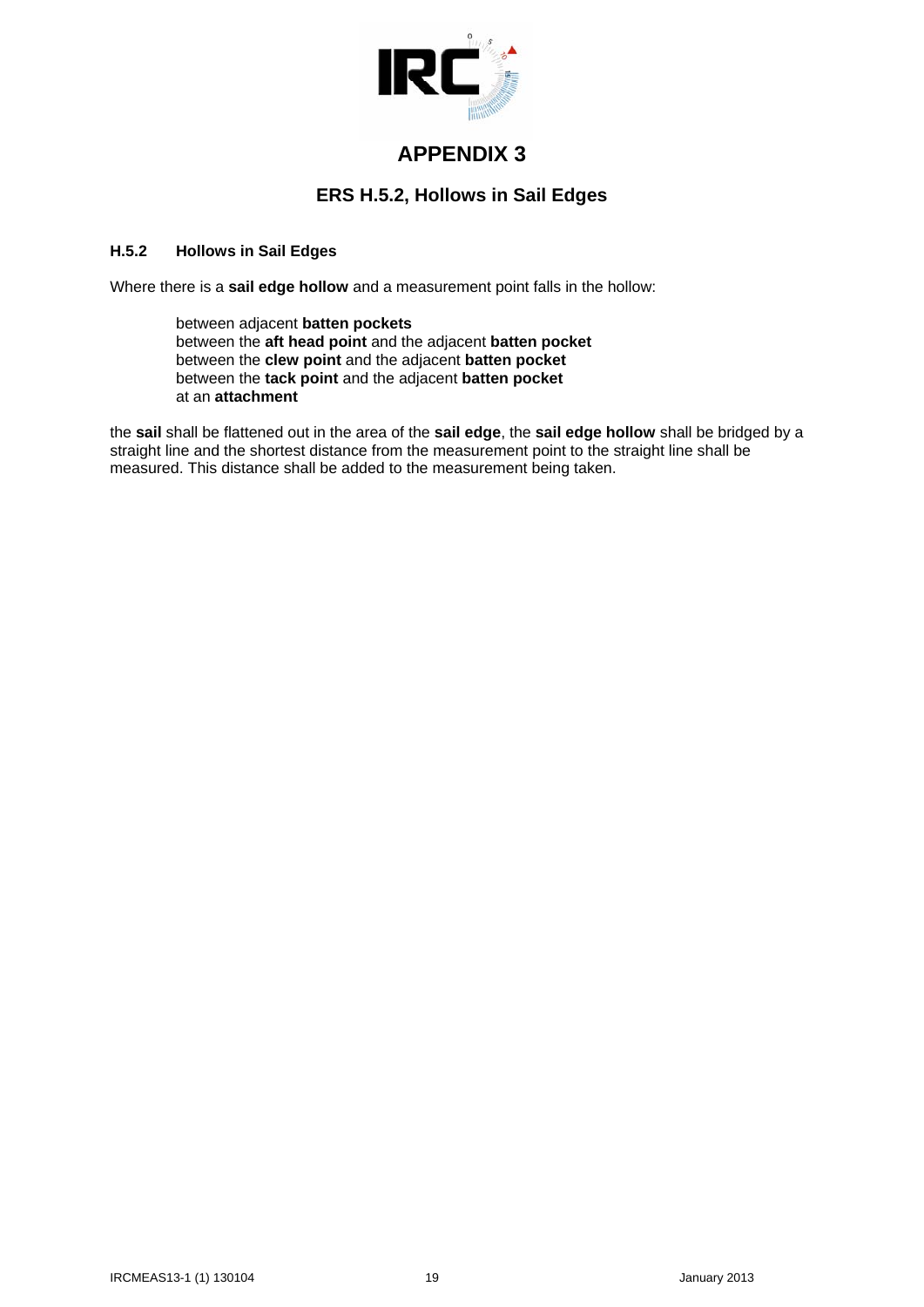

# **IRC Endorsement**

# **Process, Measurement, and Data Standards**

### **1. Preamble**

An 'endorsed' IRC certificate is one for which the data on the certificate has been audited and if necessary verified by measurement (official measurers) or other methods. The 2005 IRC Congress agreed that a set of common standards for the IRC Rating Authority and Rule Authorities to apply when endorsing a boat's IRC certificate should be developed and published.

Generally, IRC is a self-measurement system. There is thus no general requirement for an owner to have his boat officially measured or weighed unless either he chooses to do so, or his Rule Authority (ie his local IRC body) and/or an Organising Authority for a race requires official measurement, generally resulting in an endorsed IRC certificate.

As a part of this, in future, the nomenclature on an endorsed IRC certificate issued by either the RORC Rating Office or the UNCL Centre de Calcul will be:

**ENDORSED** meaning that the data has been audited by a Rule Authority with any measurement by a measurer recognised by the Rule Authority.

Within the guidelines below Rule Authorities are given some options for sources of data. This recognises that circumstances vary from country to country, that some owners are prepared to expend more time and effort than others, and that for instance weighing a large boat may be impractical. The options offered cater for these while at the same time not generally compromising the validity of a boat's data and hence her endorsed certificate.

It is a fundamental prerequisite of this that responsibility for appointment and training of measurers and quality of measurement data generally lies with each Rule Authority. Attention is drawn to the IRC Measurement Manual available from the IRC website, [www.ircrating.org.](http://www.ircrating.org/) Additional material to aid Rule Authorities and measurers is also available direct from the Rating Authority.

### **2. Process**

An owner wishing to have his certificate endorsed first contacts his local Rule Authority. **The Rule Authority carries responsibility for auditing the boat's data file and for defining what, if any, data is to be verified.** In doing this, the data and measurement standards below shall be applied. If these standards are not applied, then the Rating Authority must be advised and an endorsed certificate will not be issued

On return of the data from the measurer, or other defined source, the Rule Authority will review the data and confirm that it is satisfied that an endorsed certificate can be issued. The data is then forwarded to the Rating Authority accompanied by a request to issue an endorsed certificate. Only then will the Rating Authority issue an Endorsed certificate.

**The Rating Authority reserves the right at its absolute discretion to refuse to issue an endorsed certificate if it is not satisfied in any respect with the data submitted by a boat through her Rule Authority.**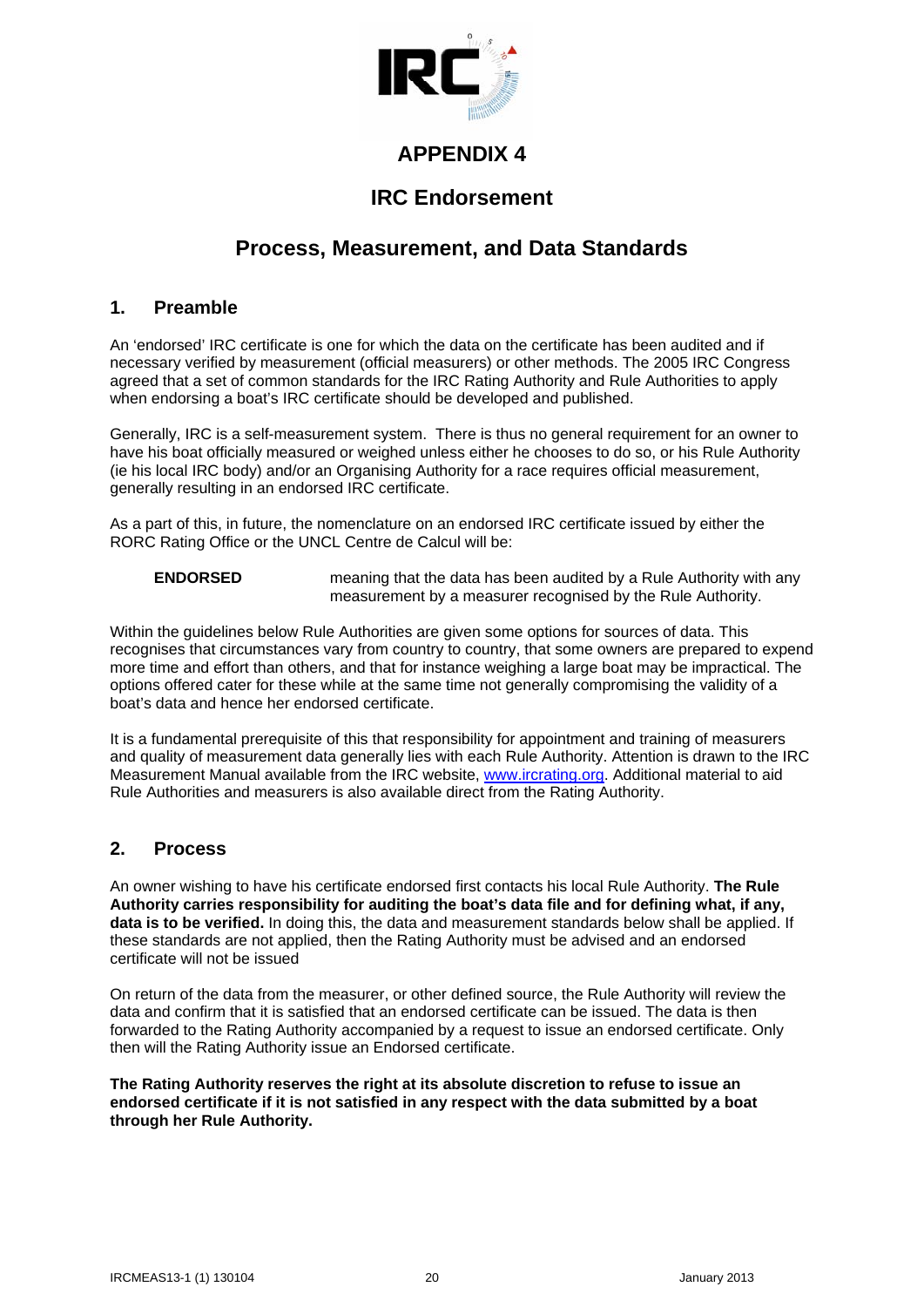

## **3. Measuring Equipment**

While measurement methods are generally beyond the scope of this, the following shall apply.

#### **3.1 Load Cells**

Load cells for single point lift weighing shall have a quoted accuracy of +/-0.2% of maximum capacity or equivalent and discrimination of not less than 10 kg. ie, a 10 tonne load cell should have a quoted accuracy of +/- 20 kg, and a 20 tonne cell, +/- 40 kg. Load cells shall be calibrated at least once per year.

A load cell should not be used to weigh a boat weighing less than 15% of the maximum capacity of the load cell, ie 1500 kg for a 10 tonne cell. Rule Authorities may waive this requirement on an individual case basis.

Compression load cells should generally follow the above standards. It is however recognised and noted that the ultimate accuracy of weighing on compression load cells is a function of the combined accuracy of all the cells rather than the accuracy of each individual cell and also of the methodology adopted. Rule Authorities are therefore advised to exercise care in approving compression load cells.

#### **3.2 Linear Measurements**

Tape measures and measuring rules built to CE category 2 or equivalent standards are acceptable.

Tape measures should be steel. Fabric tapes are not generally acceptable.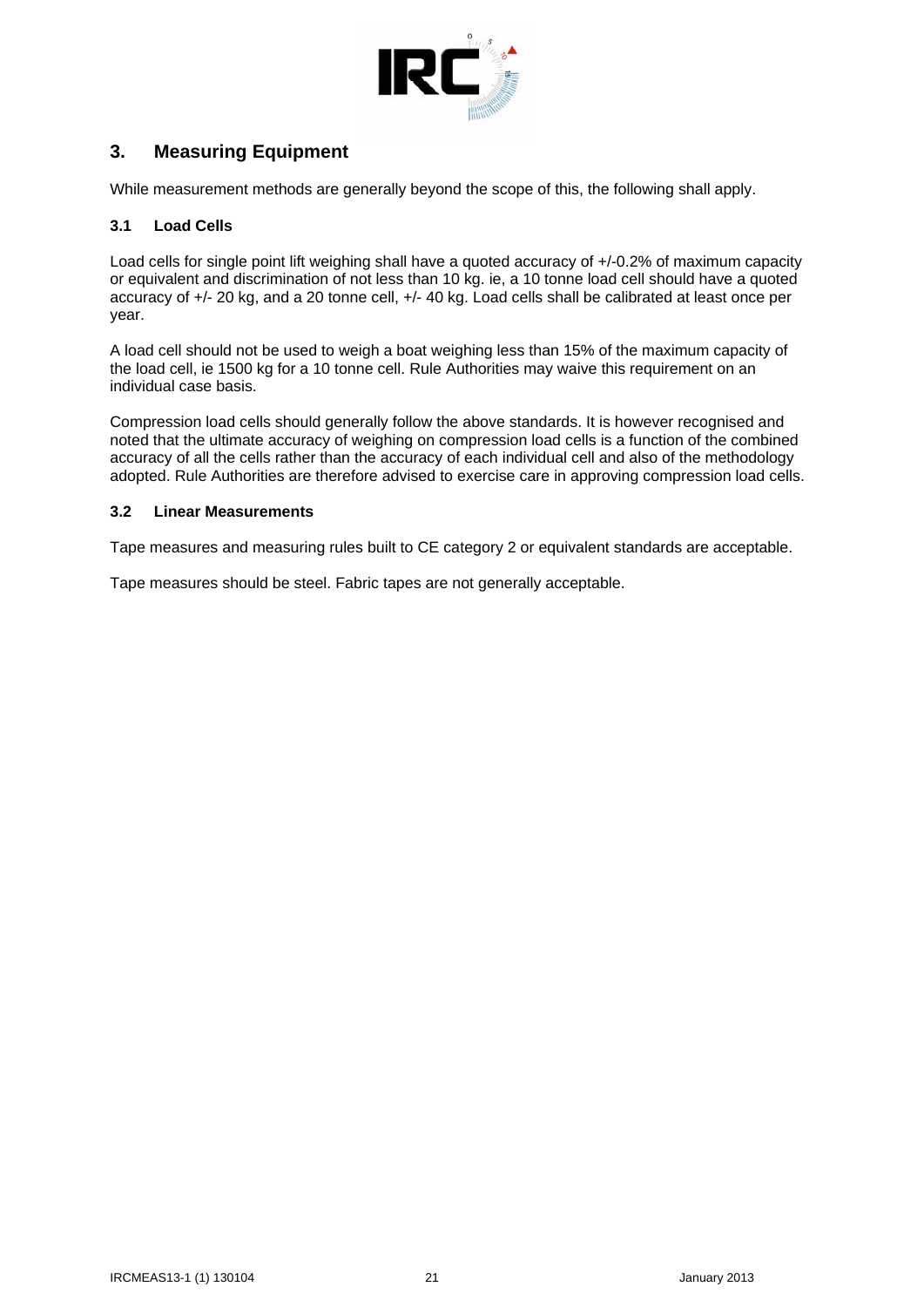

## **4. Sources of Data**

### **4.1 General**

| <b>Generally Acceptable</b>                                                                                           | Weight | Hull and<br>Appendage<br>s | Rig | Sails |
|-----------------------------------------------------------------------------------------------------------------------|--------|----------------------------|-----|-------|
| Measurement carried out by an authorised measurer<br>using equipment complying with defined standards.                | N/A    | ✔                          | ✔   | ✔     |
| Single point weighing carried out by an authorised<br>measurer using a load cell complying with defined<br>standards. | ✔      | N/A                        | N/A | N/A   |
| If available, standard design data and light weight<br>defined by the Rating Authority.                               | ✔      | ✔                          | X   |       |
| Data supplied by an approved sail measurer.                                                                           | N/A    | N/A                        | N/A |       |

| Acceptable at the discretion                                                                                                                                          |              | Hull and<br>Appendage |     |       |
|-----------------------------------------------------------------------------------------------------------------------------------------------------------------------|--------------|-----------------------|-----|-------|
| of a Rule Authority                                                                                                                                                   | Weight       | s                     | Rig | Sails |
| Weighing on compression load cells carried out by an<br>authorised measurer using load cells complying with<br>defined standards.                                     | ✔            | N/A                   | N/A | N/A   |
| Measurement carried out by a specially appointed (by<br>the IRC Rule Authority) measurer or sail measurer.                                                            | N/A          | ✔                     |     |       |
| Single point weighing or weighing on compression<br>load cells carried out by a specially appointed<br>measurer using load cells complying with defined<br>standards. | ✔            | N/A                   | N/A | N/A   |
| Weight derived from freeboards measured by an<br>acceptable method, calculation and declaration by the<br>naval architect.                                            | $\checkmark$ | N/A                   | N/A | N/A   |
| IMS DSPM minus measurement inventory only if a<br>measurement inventory is available                                                                                  | ✔            | N/A                   | N/A | N/A   |
| Data derived from an in date or recently expired IMS<br>or other measurement certificate.                                                                             | N/A          |                       |     |       |

|                                      |        | Hull and<br>Appendage |     |       |
|--------------------------------------|--------|-----------------------|-----|-------|
| <b>NOT acceptable</b>                | Weight | s                     | Rig | Sails |
| Owner or manufacturer declaration.   | Х      | Х                     | X   |       |
| Registered Tonnage.                  | X      | N/A                   | N/A | N/A   |
| Weighing on crane built in Loadcell. | X      | N/A                   | N/A | N/A   |
| Weighing in travel hoist.            |        | N/A                   | N/A | N/A   |

### **4.2 One Designs Previously Approved by the Rating Authority**

One designs previously approved as such by the Rating Authority may have their certificates endorsed without further measurement on declaration by the owner that the boat holds and is in compliance with her one design class certificate.

## **5. Retention of Endorsed Status**

When a boat changes any data, to retain the endorsed status of her certificate, the changed data shall be verified by a method approved by the Rule Authority and included in paragraph 4.1. above.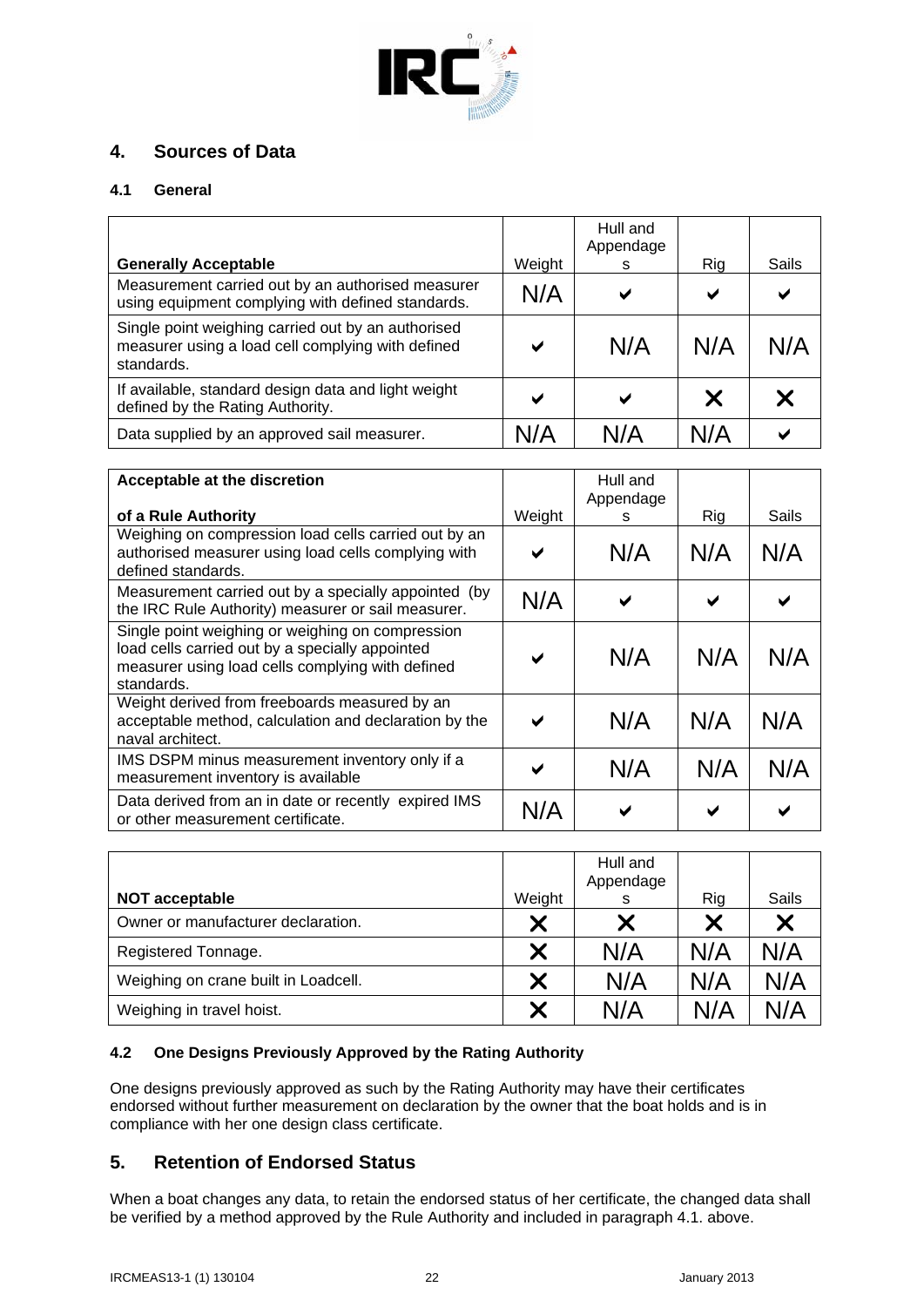

# **Mainsail Measurement**

What is being measured? **Half width**, **three quarter width** and **upper width**.

What are these? The distances from the **half**, **three quarter**, and **upper leech points** to the **luff**.

In practice:

- 1. Lay the sail out flat on a suitable floor.
- 2 Establish h**ead point** and **clew point** as shown by the diagram.
- 3. Fold the **head point** to the c**lew point.** Mark the fold in the **leech.**  That is **half leech point**



- 4. Fold the **head point** to the **half leech point**. Mark the fold. That is **three quarter leech point**.
- 5. Fold the **head point** to the **three quarter leech point**. Mark the fold. That is **upper leech point**.
- 6. Measure from each **leech point** to the nearest point on the **luff**. These distances are the **mainsail widths**.
- 7. Check for **sail edge hollows**



8. Add any **hollow** (A) to each measured **Width** (B) to get the final **widths**.

#### References:

Equipment Rules of Sailing. [http://www.sailing.org/documents/isaf-equipment-rules.php.](http://www.sailing.org/documents/isaf-equipment-rules.php)

G.4.1 and G.4.2 define **clew point** and **head point**.

G.5.2 and G.5.3 define **Half Leech Point** and **three quarter leech point**.

IRC definitions define **upper width** of the **mainsail** as:

- MUW The **upper width** of the **mainsail**, the **upper leech point** being the point on the **leech** equidistant from the **three-quarter leech point** and the **head point**.
- G.7.5, G.7.6, and G.7.7 define h**alf width**, **three quarter width** and **upper width**.
- G.2.4 and H.5.2 address **Sail edge hollows**.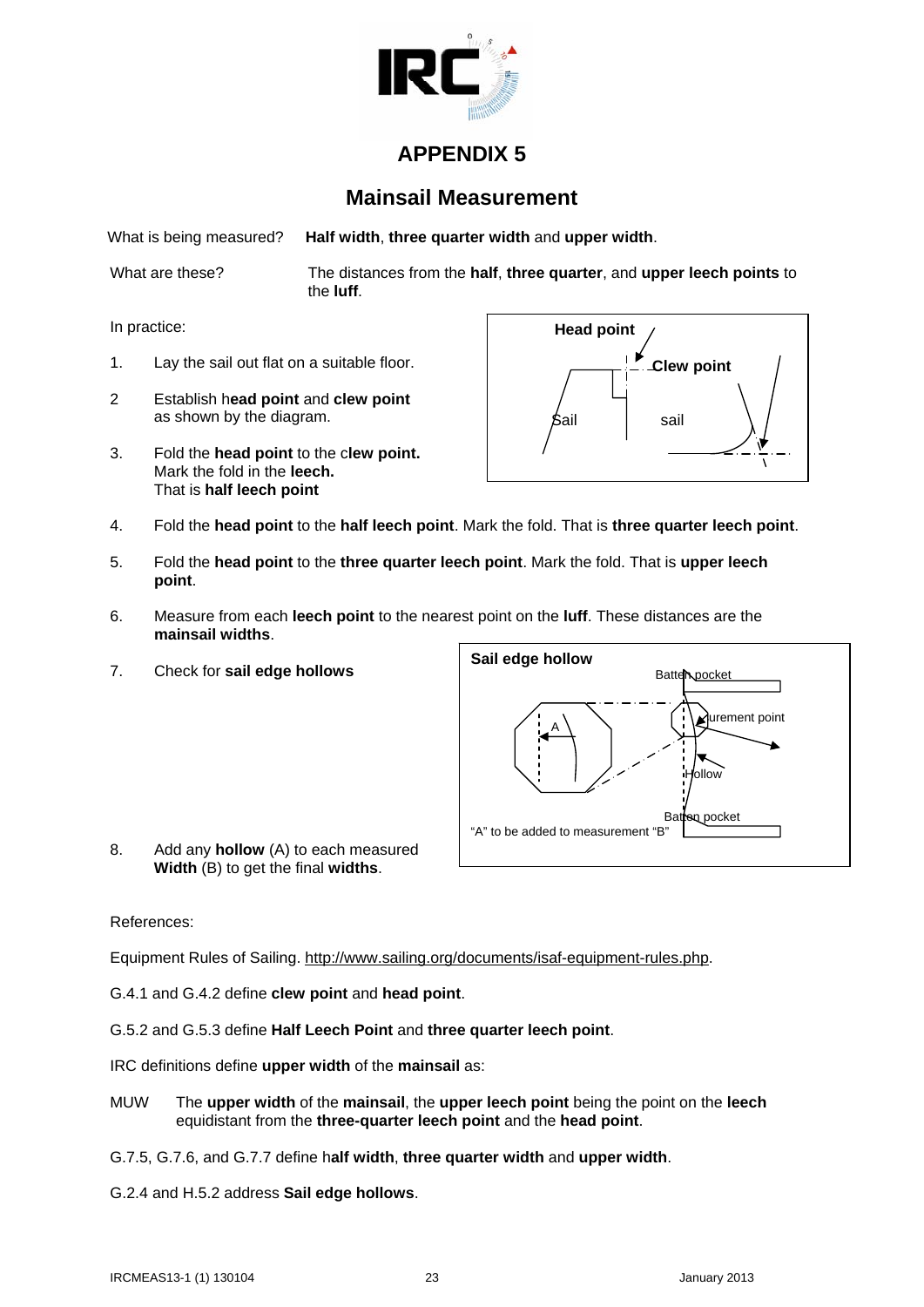

# **Headsail Measurement**

What is being measured? **Luff length**, **luff perpendicular** (**LP**), **half width**, **three quarter width** and **upper width**.

What are these? The length of the **luff**, the distance between the **clew point** and the **luff**, and the distances from the **half**, **three quarter** and **upper leech points** to the **luff**.

In practice:

- 1. Lay the sail out flat on a suitable floor.
- 2 Establish **head point, tack point**  and **clew point** as shown by the diagram.
- 3. Straighten the **luff** and pulling firmly measure the **luff length** between the **head point** and the **tack point**.
- 4. Measure **LP** from the **clew point** to the nearest point on the **luff**.
- 5. Fold the **head point** to the **clew point**. Mark the fold. That is **half leech point**.
- 6. Fold the **head point** to the **half leech point**. Mark the fold. That is **three quarter leech point**.
- 7. Fold the **head point** to the **three quarter leech point**. Mark the fold. That is **upper leech point**.
- 8. Measure from each **leech point** to the nearest point on the **luff**. This will give the **half**, **three quarter** and **upper widths**.
- 9. Check for **sail edge hollows**.



**width** (B) to get the final **widths**.

10. Add any **hollow** (A) to each measured

References:

Equipment Rules of Sailing. [http://www.sailing.org/documents/isaf-equipment-rules.php.](http://www.sailing.org/documents/isaf-equipment-rules.php)

G.4.1, G.4.2 and G.4.3 define **clew point, head point**, and **tack point**.

G.5.2, G.5.3 and G.5.4 define **half leech point**, t**hree quarter leech point** and **upper leech point**. G.7.3 defines **luff length**.

G.7.5, G.7.6 and G.7.7 define **half width**, **three quarter width** and **upper width**.

- G.7.11 defines **luff perpendicular**.
- G.2.4 and H.5.2 address **sail edge hollows**.